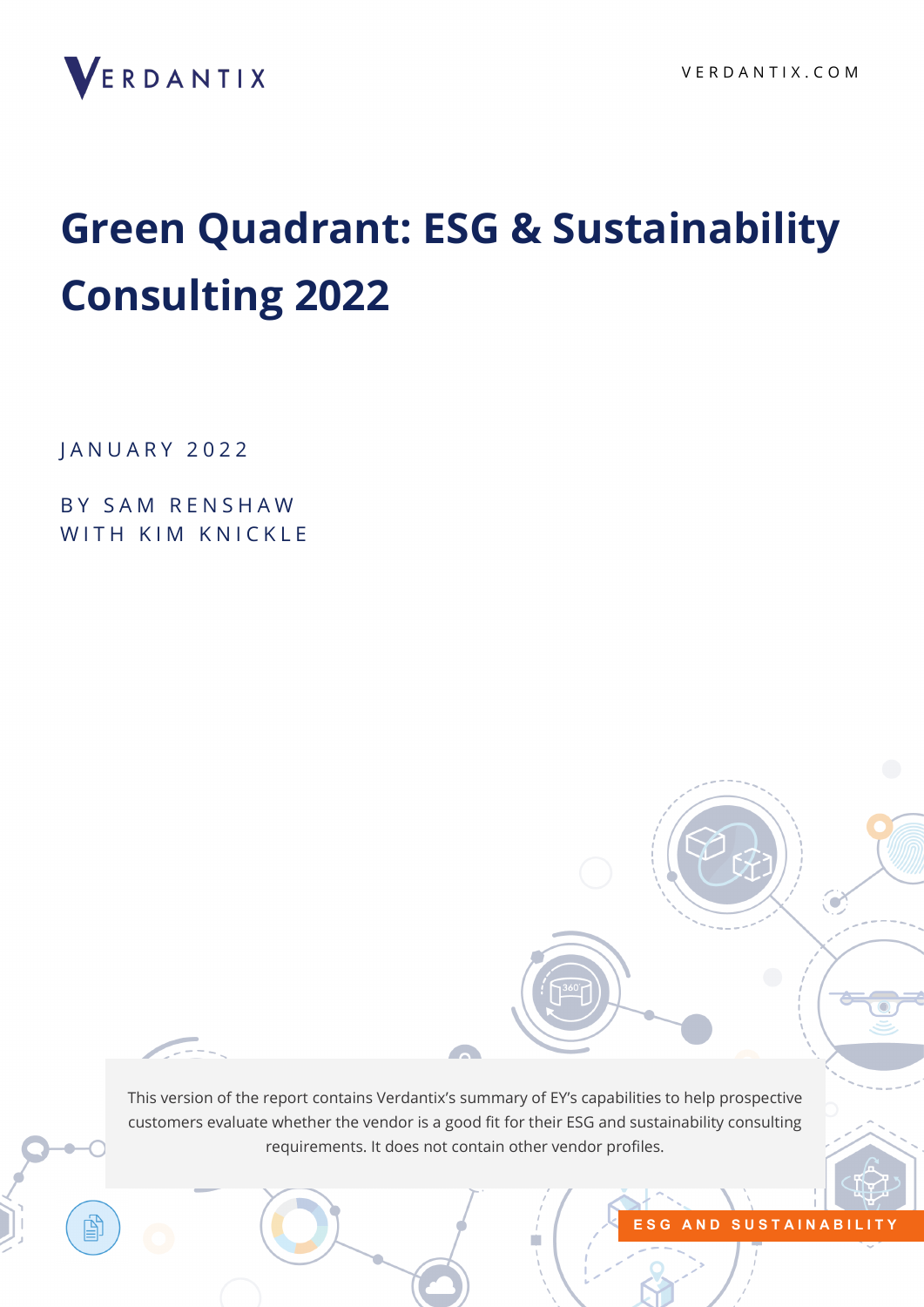## **Green Quadrant: ESG and Sustainability Consulting 2022**

This report provides a detailed fact-based comparison of the most prominent ESG and sustainability consulting firms. Based on the proprietary Verdantix Green Quadrant methodology, the analysis encompassed two-hour live briefings, desktop research and vendor responses to a 97-point questionnaire covering 15 capability and seven market momentum categories. Verdantix also conducted interviews with more than 10 ESG and sustainability consulting customers and reviewed the data from the 2021 Verdantix Global Corporate Survey of 400 senior executives in ESG and sustainability governance (see Verdantix Global Corporate Survey: ESG And [Sustainability Governance, Strategies And Priorities\).](https://research.verdantix.com/report/global-corporate-survey-esg-and-sustainability-governance-strategies-and-priorities) Verdantix analysis finds that the ESG and sustainability consulting market has undergone a substantial transformation, with more than 18 sustainability consulting acquisitions occurring within the last two years. Among the consultancy firms featured in the Leaders' Quadrant, four firms — ERM, EY, PwC and WSP — demonstrate the most advanced all-round ESG and sustainability consulting capabilities. Additionally, this report highlights the breadth of the ESG and sustainability consulting market, with eight different firms demonstrating market-leading capabilities in at least one sub-sector.

## TABLE OF CONTENTS

| ESG Is Becoming Firmly Established As A Major Priority For The C-Suite                            |  |
|---------------------------------------------------------------------------------------------------|--|
| Heterogenous ESG Market Drivers Fuel Demand For A Broad ESG Consultancy Offering                  |  |
| Significant Acquisition Activity Reflects Competitive Dynamics In ESG And Sustainability Services |  |
|                                                                                                   |  |
| <b>Green Quadrant Methodology</b>                                                                 |  |
| Euglistad Firms And Calcation Critoria                                                            |  |

Evaluated Firms And Selection Criteria Evaluation Criteria For ESG And Sustainability Consulting Providers EY Offers Market-Leading Capability For ESG And Sustainability Consulting Services

## TABLE OF FIGURES

| Figure 6. Capabilities Criteria For Types Of ESG and Sustainability Consulting Engagements 13 |  |
|-----------------------------------------------------------------------------------------------|--|
|                                                                                               |  |
|                                                                                               |  |
|                                                                                               |  |
|                                                                                               |  |
|                                                                                               |  |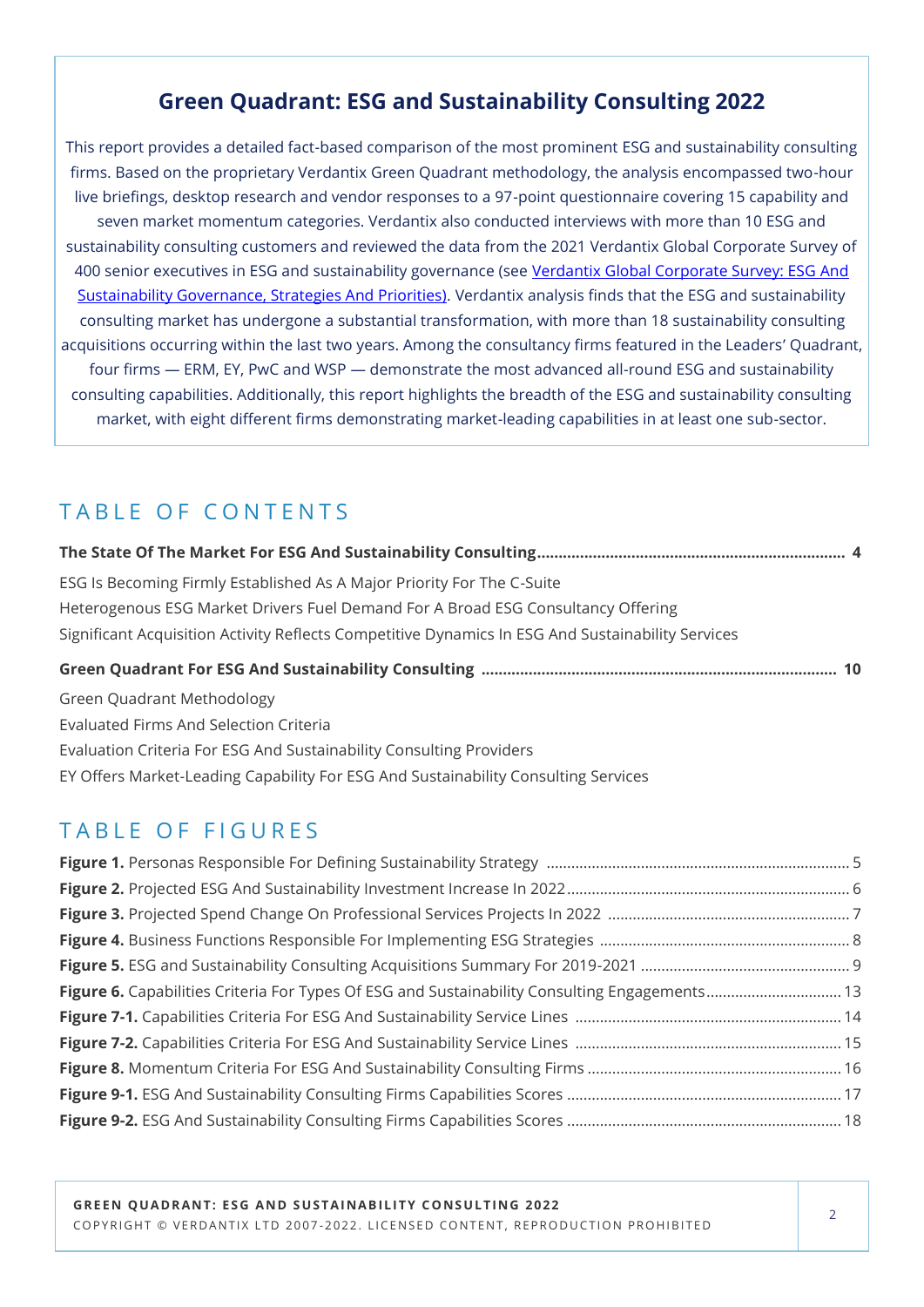## O R G A N I Z A T I O N S M E N T I O N E D

Accenture, AECOM, Arabesque S-Ray, Arcadis, Arcus, Bain and Company, BCG Digital Ventures, Blackstone, Boston Consulting Group (BCG), Carbon Disclosure Project (CDP), Center for Social and Sustainable Products (CSSP), ClimeCo, Critical Resource, Datamaran, Deloitte, Designit, DuPont Sustainable Solutions, E4tech, EarthCon, Earthsoft, EcoVadis, Enablon, ERM, EY, FE fundinfo, Fidelity, Ford Motor Company, Global Affairs Associates, Global Reporting Initiative (GRI), Golder, Greenomy, IBM, Infosys, Intel, Intelex, Intergovernmental Panel on Climate Change (IPCC) , International Federation of Consulting Engineers (FIDIC), Jacobs, KKR, KKS Advisors, KPMG, Lodestone Partners, LT Environmental, M.J. Bradley and Associates, McKinsey and Company, Microsoft, Network Rail, PA Consulting, Persefoni, Planetrics, PwC, Renewables Consulting Group, Robertsbridge, SAP, Salesforce, Science Based Targets initiative (SBTi), Securities and Exchange Commission (SEC), Societer, Sofies Group, Sphera, Stonehaven, Stratos, SustainAbility, Sustainability Accounting Standards Board (SASB), Sustainable Development Committee of the International Federation of Consulting Engineers (FIDIC), Sustainalize, Task Force on Climate-related Financial Disclosures (TCFD), Teneo, UK Green Building Council (UKGBC), United Nations (UN), University of Minnesota, Utopus Insights, US Air Force, Vivid Economics, Wipro, Workiva, World Bank, World Business Council for Sustainable Development (WBCSD), World Green Building Council, World Economic Forum, World Wildlife Fund (WWF), WSP.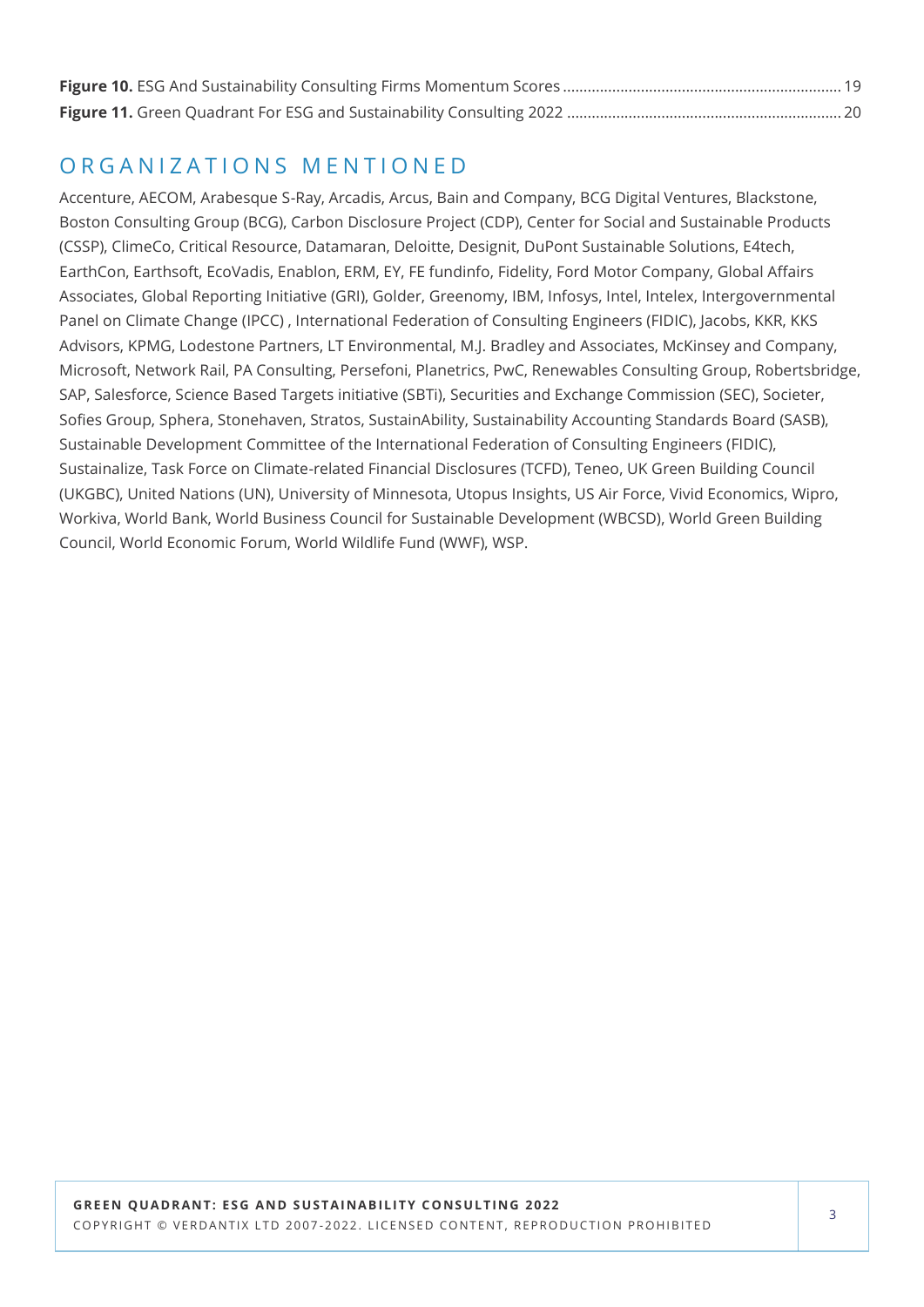## **The State Of The Market For ESG And Sustainability Consulting**

Myriad firms seek the services of ESG and sustainability consulting providers to help them develop and implement a broad range of sustainability initiatives, in order to appease stakeholders, reduce operational risks, improve productivity and, most importantly, identify opportunities. The demand for ESG and sustainability consulting has grown rapidly over the last two years, as firms grapple with increasing stakeholder demands and a greater understanding of the perils of lack of action on sustainability.

This report provides the individuals responsible for selecting, implementing and getting value from ESG and sustainability consulting services with a detailed benchmark to help them select the consultancy firm best suited to their needs. The research for this report answers specific consultancy firm selection questions, such as:

- What is the current state of the ESG and sustainability consulting market?
- Which ESG and sustainability consulting firms lead the market?
- Which firms have the strongest momentum in the ESG and sustainability consulting market?
- How can an ESG and sustainability consultant support our firm in its sustainability journey?
- Which consulting firm can best support our firm's sustainability journey?

To answer these questions, Verdantix analysed 15 ESG and sustainability consultancy firms, using a 97-point questionnaire, and conducted detailed briefings with participating service firms. We also leveraged insights from the 2021 Verdantix Global Corporate Survey of 400 senior executives in sustainability, which included specific questions on their sustainability consulting spending plans for 2022 (see Verdantix Global Corporate [Survey: ESG And Sustainability Governance, Strategies And Priorities\).](https://research.verdantix.com/report/global-corporate-survey-esg-and-sustainability-governance-strategies-and-priorities) The resulting analysis is based on the proprietary Verdantix Green Quadrant methodology, which is designed to provide an evidence-based, objective assessment of suppliers of comparable products or services.

## **ESG Is Becoming Firmly Established As A Major Priority For The C-Suite**

A decade ago, sustainability consulting was a niche field, with the market largely comprising small boutique firms. Consultancy projects were commissioned by Heads of Sustainability, often with constrained budgets that were unable to fund large projects. Fast forward to 2021, and budgets have grown, thanks to the widespread financial impact of sustainability issues and the support of the C-Suite. Rising demand has led to a variety of multinational firms, ranging from management consultants to professional services firms, vying to demonstrate a competitive offering in an ever-expanding ESG and sustainability consulting landscape. The extent to which ESG is increasing in prominence in the boardroom can be seen in the:

#### • **Tectonic shift in the personas responsible for driving ESG strategy implementation.**

The C-suite is increasingly collaborating with the Head of Sustainability to create the firm's sustainability strategy. In the Verdantix Global Corporate Survey, analysis found that 79.5% of the CEOs surveyed made a leading or significant contribution to their firm's sustainability strategy, closely followed by CFOs, at 75% (see **Figure 1**). Although Heads of Sustainability are still consistently the employees most actively involved in discussions (with 90% either leading or making a significant contribution, according to our survey), the C-Suite – and predominately the CEO – are emerging as a leading voice. As pressure from stakeholders on sustainability matters continues to evolve, the role of the C-Suite in sustainability will continue to grow – not least because ESG negligence results in perilous job security.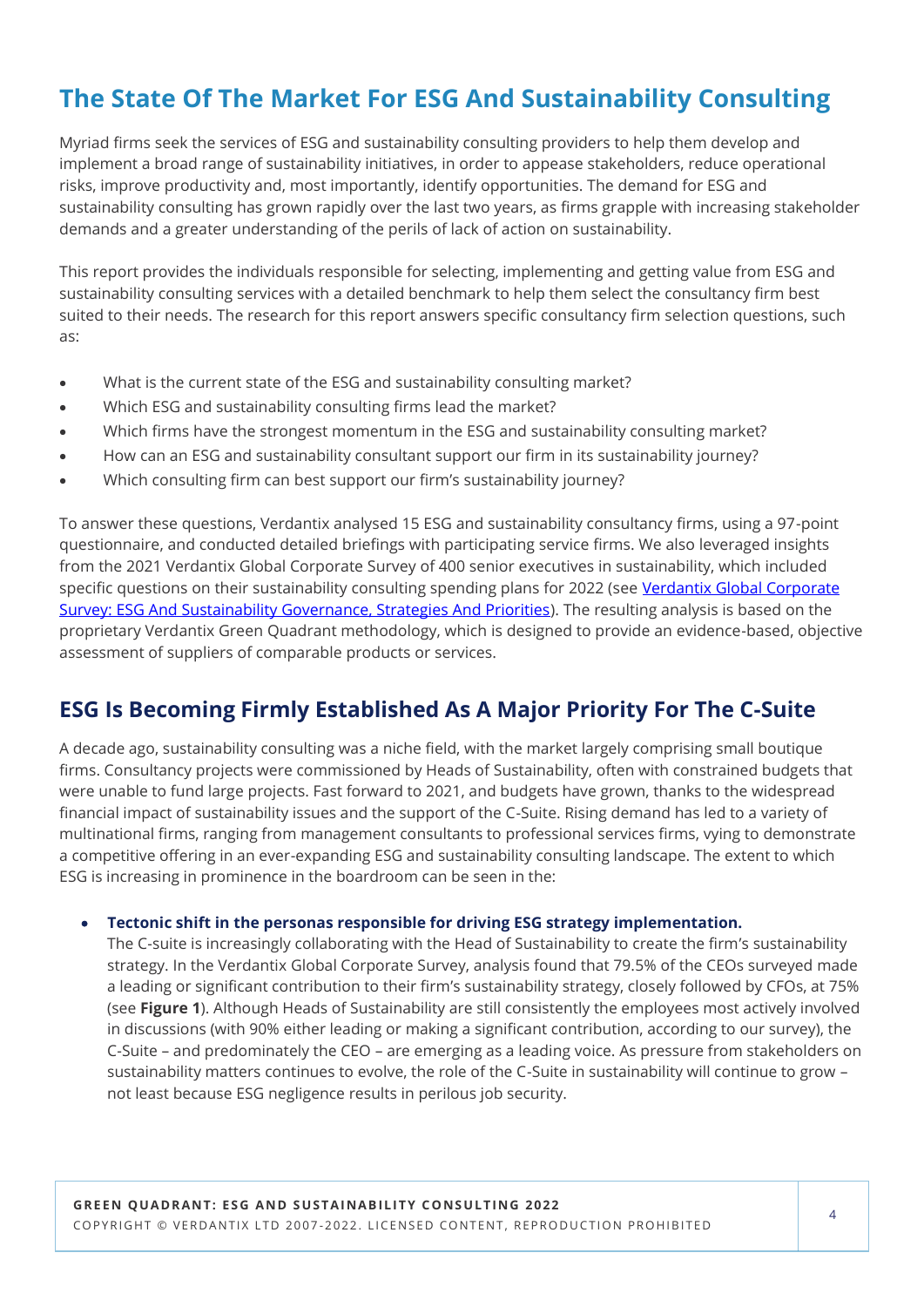## **Personas Responsible For Defining Sustainability Strategy**

**"What is the involvement of the following decision-makers in defining your firm's sustainability strategy?"**



## • **Signals for a further increase in sustainability initiative spending in 2022.**

Firms' spending on sustainability initiatives looks set to continue expanding at rapid rates for both ESG software and consultancy services. In the Verdantix Global Corporate Survey, 57% of firms expected sustainability initiative spending in 2022 to exhibit double-digit growth compared with 2021, with 28% anticipating an increase greater than 25% (see **Figure 2**). This expectation of spending increase is mirrored in the actions of ESG and sustainability consulting participants. Firms are publicly seeking to establish offerings in the market, with McKinsey and Company, for instance, launching a specialized sustainability practice in April 2021.

## • **Broad range of professional services projects set to exhibit spending growth in 2022.**

As firms seek to develop and implement adequate sustainability strategies across the full spectrum of sustainability touchpoints, budget-holders are looking to professional services firms for solutions. In our Global Corporate Survey, growth is anticipated in all seven types of sustainability projects cited in 2022, with over 50% of participants expecting four project types to display double-digit growth (see **Figure 3**).

## **Heterogenous ESG Market Drivers Fuel Demand For A Broad ESG Consultancy Offering**

As the touchpoints of ESG across a firm's operations increase, there is a requirement for multiple business functions to play a role in the response to ESG market drivers. In the 2021 Verdantix survey, over 70% of respondents found that five business functions played a significant role in implementing their firm's sustainability strategy, with only human resources (HR), IT and legal and sales departments lacking a significant role (see **Figure 4**). A diverse range of market drivers has been the root cause of the varied business functions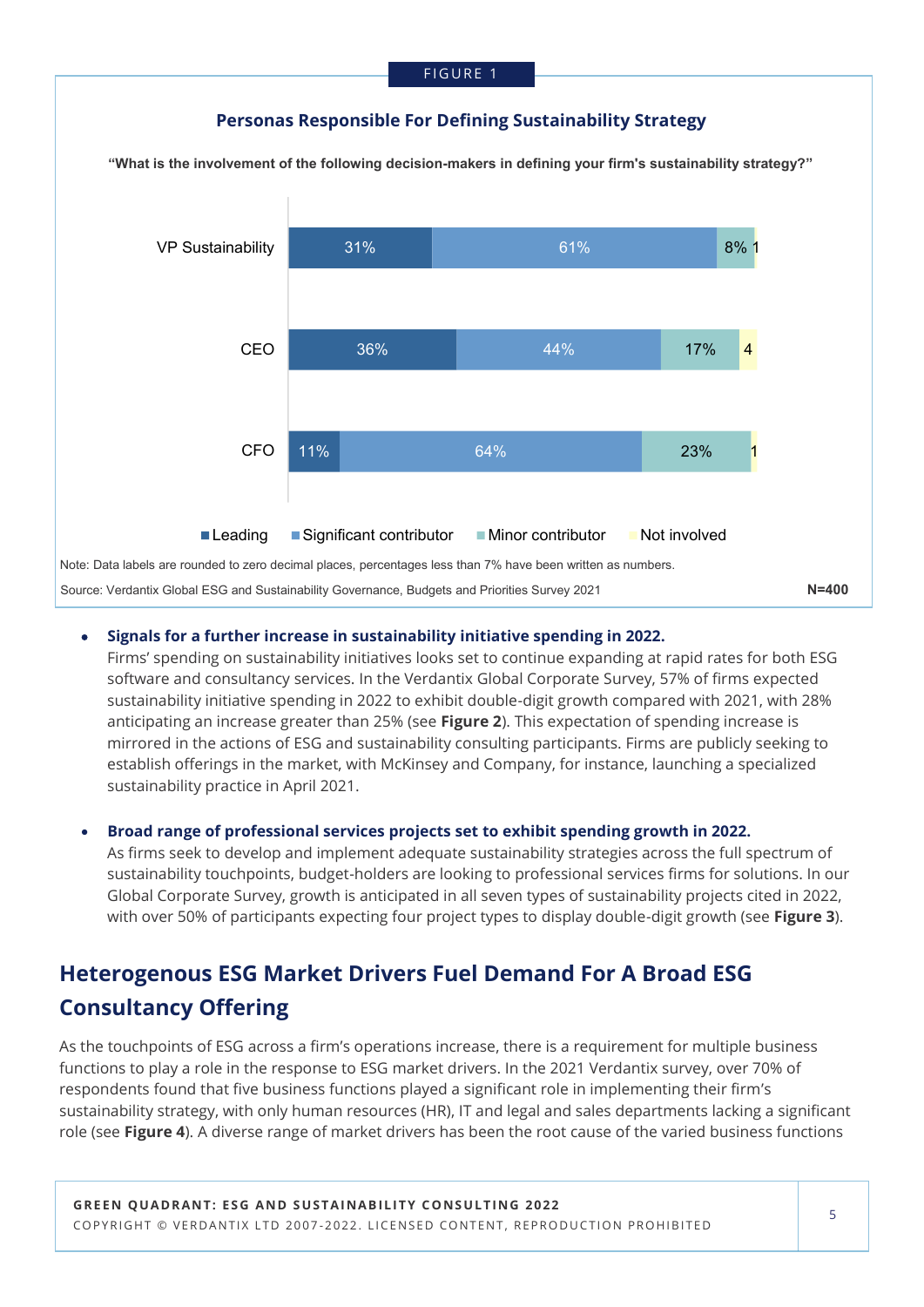

interacting with ESG and seeking specialized consulting services. These ESG and sustainability consultancy market drivers include:

## • **Expanding disclosure requests.**

The proliferation of voluntary and mandatory disclosure standards has created a challenge for firms, who need to have access to data that are both granular and accurate to meet burgeoning data requests. Firms are preparing for mandatory climate and ESG regulations in multiple jurisdictions, while voluntary reporting continues in parallel. Significant incoming mandatory regulations include the Securities and Exchange Commission (SEC) climate and ESG disclosure rules, which are expected to be announced in 2022 for anticipated mandatory disclosures in the 2023 financial year. As firms grapple with preparations for imminent mandatory disclosure requests, further data requests continue to flood in, ranging from supply chain assurance and confidential disclosures to secure sustainable finance agreements. ESG consultancy services provide capabilities to collate disparate data through partnerships with software firms, while in-house industry experts track regulatory changes to ensure that a firm maintains compliance. In the future, we also expect disclosure regulations to drive demand for audit and assurance for ESG disclosures.

### • **Push to a net zero economy.**

Since the origination of the net zero GHG emissions target concept at the UN's 2015 Paris Agreement, a plethora of countries and firms have outlined commitments to achieving this goal. Firms continue to come under pressure from stakeholders to develop strategies for decarbonizing their operations, providing both a communicated target and a roadmap to achieve this. To demonstrate a verifiable target, firms seek certification from the Science Based Targets initiative (SBTi) – a not-for-profit organization guiding firms in science-based target-setting. As of July 2021, Verdantix analysis found that 71% of FTSE

## **Projected ESG And Sustainability Investment Increase In 2022**

FIGURE 2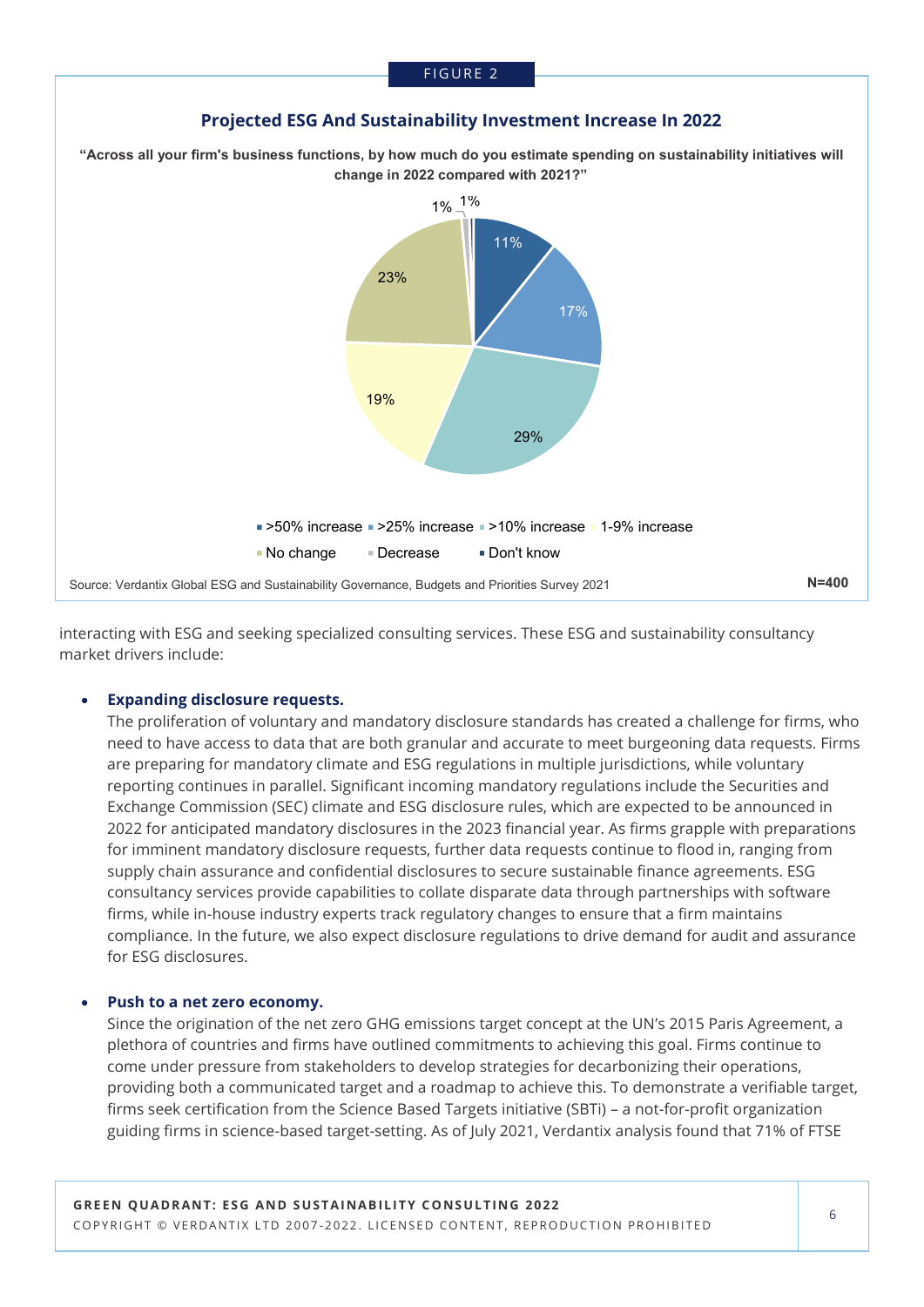## **Projected Spend Change On Professional Services Projects In 2022**

**"How do you expect your firm's spend to change on the following professional services projects in 2022 compared with 2021?" N=400** Note: Data labels are rounded to zero decimal places, percentages less than 7% have been written as numbers. Data is ranked by '10% to 24% increase' or over. 1 4 1 2 5 3 2 6 8% 17% 9% 17% 16% 21% 29% 17% 19% 24% 30% 31% 38% 35% 41% 30% 32% 28% 26% 22% 16% 36% 39% 36% 20% 22% 10% 3 1 1 10-year sustainability strategy development ESG disclosure optimization ESG performance improvement Assurance of sustainability and ESG disclosures Supply chain and product sustainability risk assessment Climate change risk scenarios and TCFD reporting Energy transition plan More than 100% increase  $\blacksquare$  50% to 99% increase  $\blacksquare$  25% to 49% increase  $\blacksquare$  10% to 24% increase ■ 1% to 9% increase No change Decrease Source: Verdantix Global ESG and Sustainability Governance, Budgets and Priorities Survey 2021

100 firms have set a net zero emissions goal for between 2025 and 2050, but that only 35% of these targets have been ratified by the SBTi (see Verdantix FTSE 100 Net Zero Emissions Targets Reveal Critical [Success Factors\)](https://research.verdantix.com/report/ftse-100-net-zero-emissions-targets-reveal-critical-success-factors). Consultancy services are sought in both the development and implementation of a net zero strategy.

#### • **Need to integrate ESG in investment analytics.**

Since the start of the COVID-19 pandemic in 2019, large sections of the investment community have been transitioning towards accepting the financial materiality aspect of ESG. Fund managers are taking particular notice of the downside risks associated with securities and portfolios that are excessively exposed to ESG risks. In November 2020 Fidelity, a financial services organization with 58,000 employees, published a report analysing the total return of 2,660 firms between January 1, 2020 and September 30, 2020; the equities with the lowest ESG ratings fell by 23%, while those with top ratings saw a positive return of 0.4%. Challenges surrounding the full integration of ESG into the investment decision-making process persist, with a lack of investor-grade ESG data on a firm level and a continuing search for appropriate strategies to fully integrate ESG across a portfolio. ESG consultancy services provide techniques to integrate ESG into investment decision-making processes, while developing potential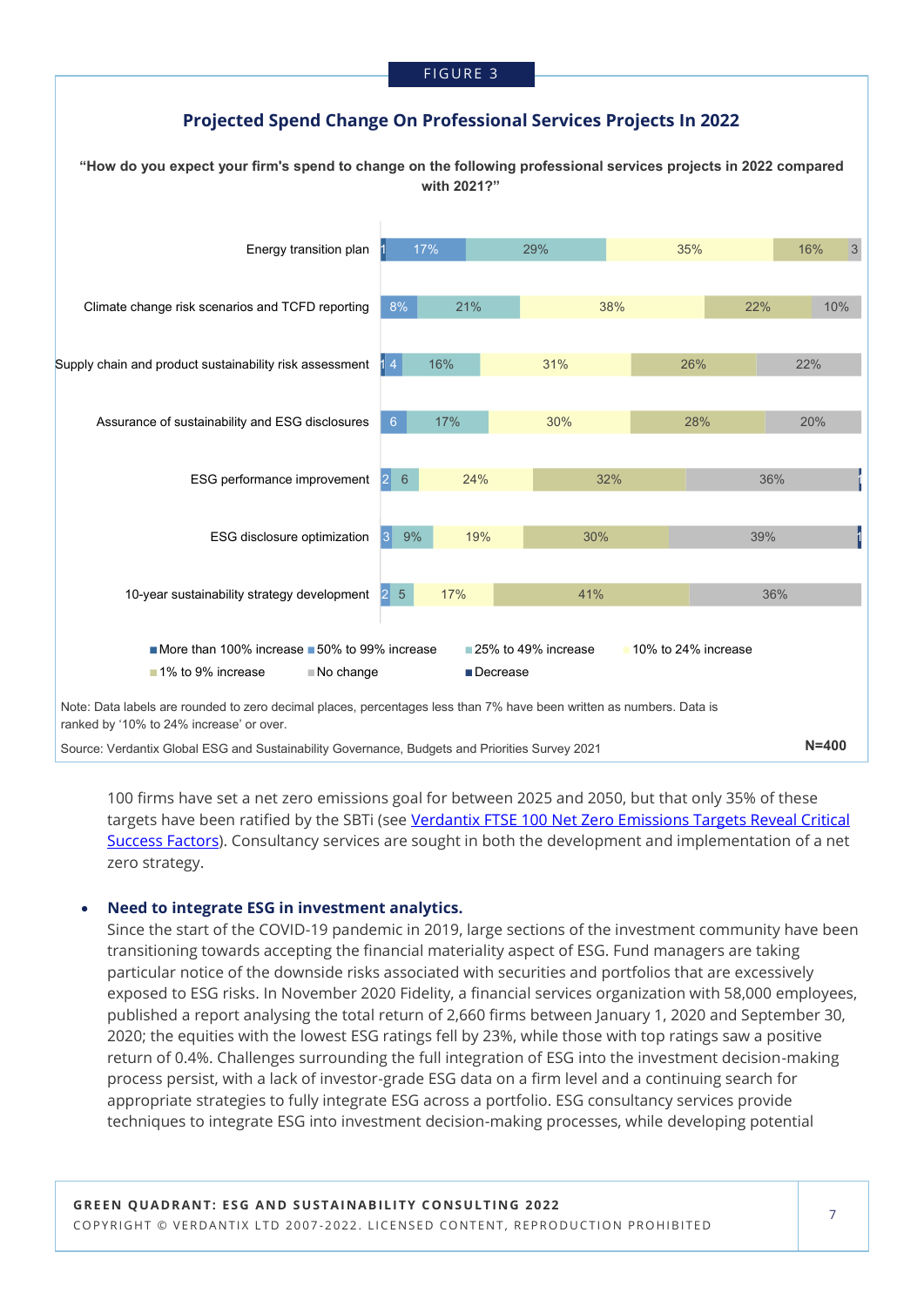

**"How significant is the role of the following business functions with regard to implementing your firm's sustainability strategy?"**



Source: Verdantix Global ESG and Sustainability Governance, Budgets and Priorities Survey 2021

**N=400**

solutions for incomplete ESG data.

## • **Ever-increasing climate risks for physical assets.**

The UN's Intergovernmental Panel on Climate Change (IPCC) reported that temperature increase since the pre-industrial period is expected to exceed 1.5 Celsius by 2030, even with significant action. Climate change has exacerbated natural disasters, as extreme weather conditions lead to an increased severity and frequency of disasters such as flash floods, storm surges, wildfires, heatwaves, tornadoes and infrastructure failures. There has been a tenfold increase in the number of natural disasters in the last 50 years. Clients are seeking ESG and sustainability consulting services to assess the financial threat of climate change to their firms' assets.

## **Significant Acquisition Activity Reflects Competitive Dynamics In ESG And Sustainability Services**

Since 2019 Verdantix has witnessed over 18 sustainability consulting acquisitions, with these ramping up over the last 12 months (see **Figure 5**). ESG and sustainability consulting acquisition activity over the past years has been led by: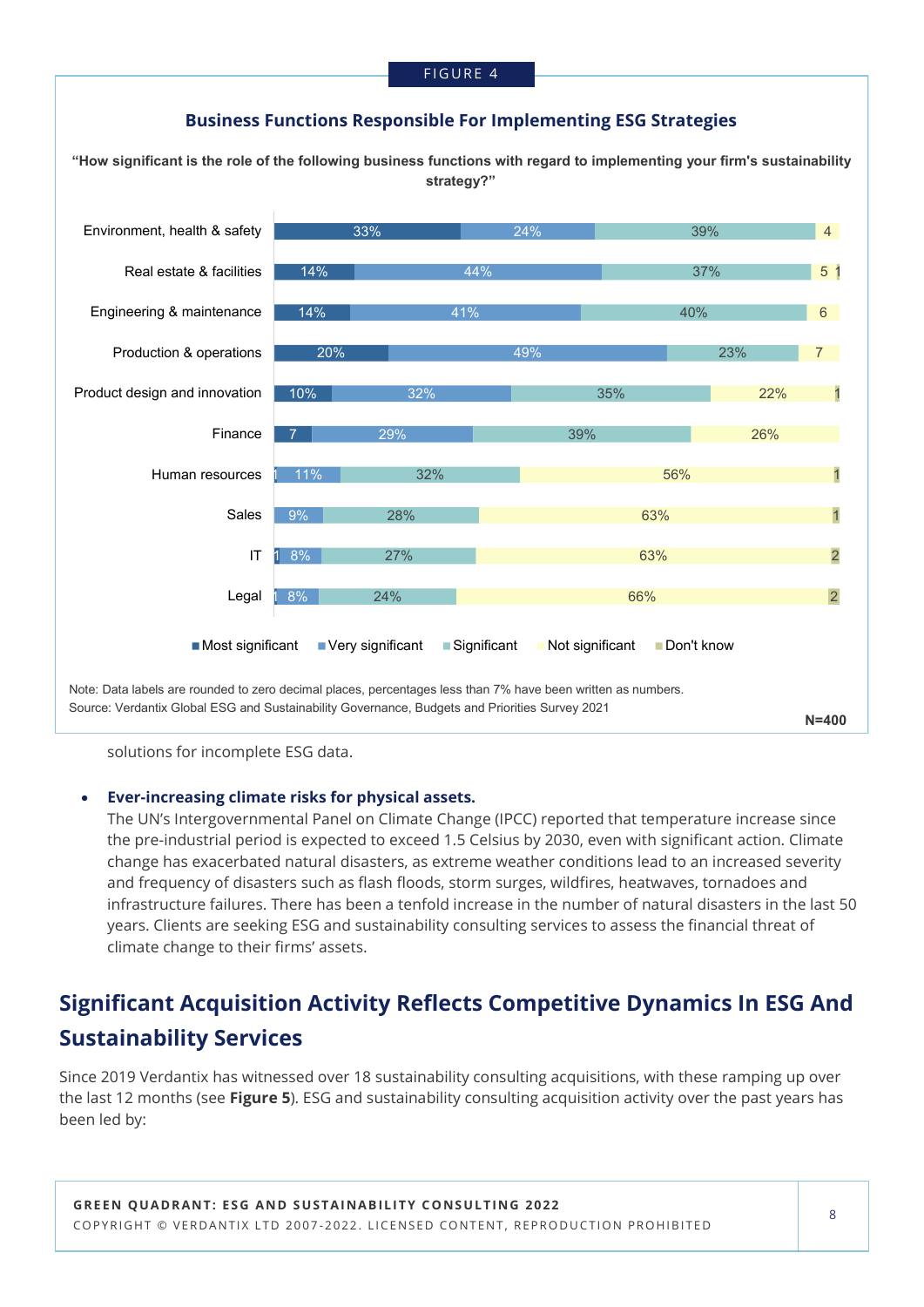## **ESG and Sustainability Consulting Acquisitions Summary For 2019-2021**

| <b>Date</b>       | <b>Transaction Type</b> | <b>Target</b>                      | <b>Lead Investor</b>                          |
|-------------------|-------------------------|------------------------------------|-----------------------------------------------|
| January 2019      | Acquisition             | <b>SustainAbility</b>              | <b>ERM</b>                                    |
| February 2020     | Acquisition             | <b>Lodestone Partners</b>          | <b>DuPont Sustainable</b><br><b>Solutions</b> |
| February 2020     | Acquisition             | <b>Critical Resource</b>           | <b>ERM</b>                                    |
| February 2020     | Investment              | <b>EcoVadis</b>                    | <b>Bain and Company</b>                       |
| <b>March 2020</b> | Acquisition             | M.J. Bradley and Associates        | <b>ERM</b>                                    |
| January 2021      | Acquisition             | <b>Arcus</b>                       | <b>ERM</b>                                    |
| January 2021      | Acquisition             | <b>CSSP</b>                        | FE fundinfo                                   |
| March 2021        | Acquisition             | <b>Vivid Economics</b>             | <b>McKinsey and Company</b>                   |
| April 2021        | Acquisition             | Sustainalize                       | <b>ERM</b>                                    |
| <b>May 2021</b>   | <b>Buy-Out</b>          | <b>ERM</b>                         | <b>KKR</b>                                    |
| <b>June 2021</b>  | Acquisition             | <b>KKS Advisors</b>                | <b>DuPont Sustainable</b><br><b>Solutions</b> |
| <b>June 2021</b>  | Acquisition             | E4tech                             | <b>ERM</b>                                    |
| <b>July 2021</b>  | Acquisition             | <b>Renewables Consulting Group</b> | <b>ERM</b>                                    |
| October 2021      | Acquisition             | <b>Sofies Group</b>                | <b>DuPont Sustainable</b><br><b>Solutions</b> |
| October 2021      | Acquisition             | Robertsbridge                      | Stonehaven                                    |
| October 2021      | Acquisition             | Societer                           | <b>Teneo</b>                                  |
| November 2021     | Acquisition             | <b>Global Affairs Associates</b>   | <b>ClimeCo</b>                                |
| November 2021     | Acquisition             | <b>Stratos</b>                     | <b>ERM</b>                                    |

Source: Verdantix analysis

## • **Large consultants acquiring specialists.**

Sustainability boutique consultancy firms are being acquired by large consultants, as a mechanism for the latter to bolster their in-house sustainability expertise and further enhance their credibility. ERM, for example, has been active in the sustainability consulting acquisition market, with its acquisitions following the general market trend of increasing over the last 12 months. In 2021 ERM acquired five sustainability consulting firms, including Sustainalize, a sustainability consulting firm with 30 employees headquartered in Utrecht, Netherlands, and Stratos, a Canadian sustainability management consultancy firm, also with 30 employees. Similarly, McKinsey and Company's acquisition of Vivid Economics, a London-based economics consultancy with broad sustainability capabilities, has provided the former with an opportunity to expand its ESG and sustainability consulting offering.

### • **Consultancy firms acquiring access to innovative digital technology.**

The depth and breadth of the demands made on ESG and sustainability consulting services have led

**GREEN QUADRANT: ESG AND SUSTAINABILITY CONSULTING 2022** COPYRIGHT © VERDANTIX LTD 2007-2022. LICENSED CONTENT, REPRODUCTION PROHIBITED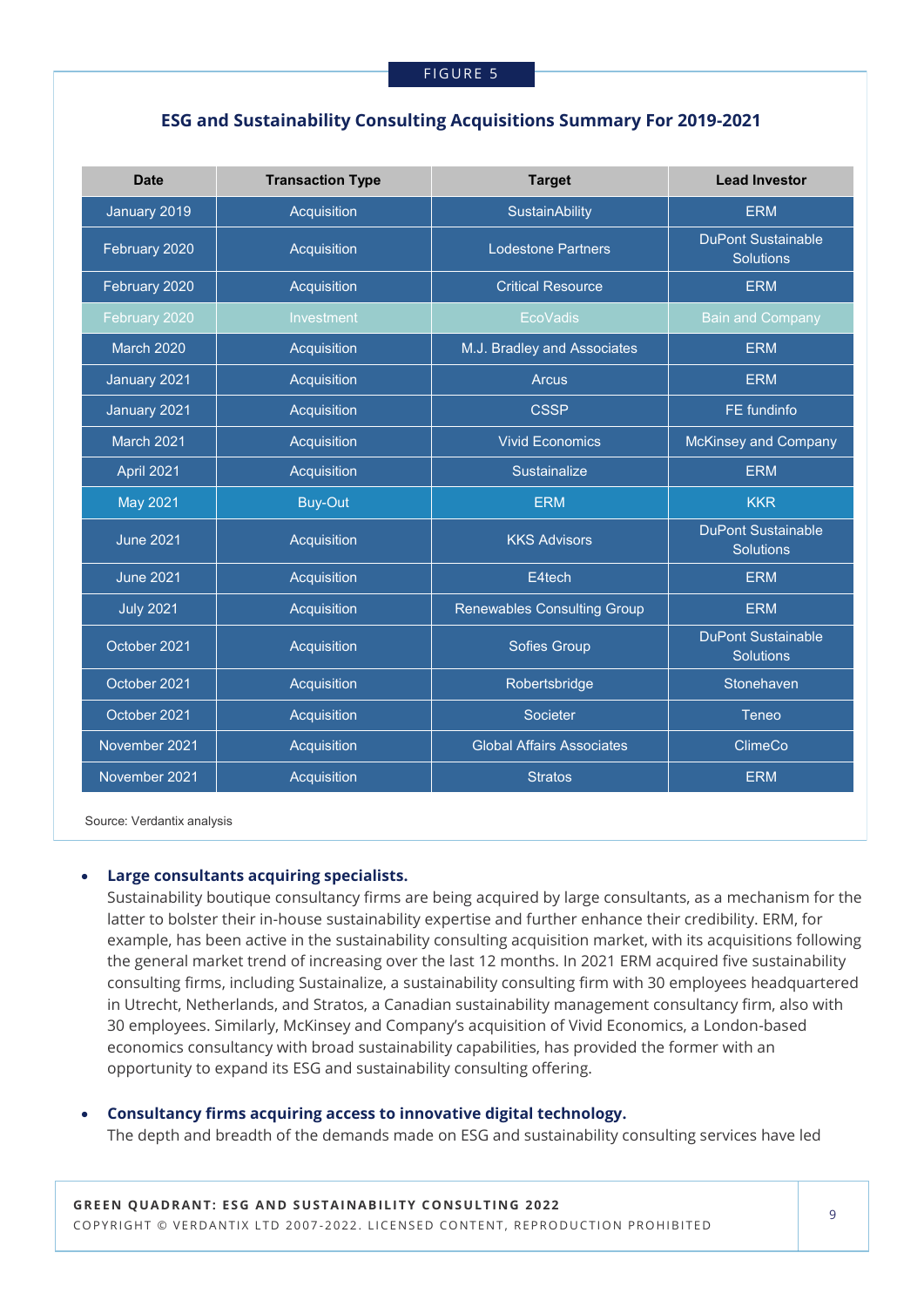consultancy firms to turn to partnerships for access to sustainability-focused digital technology. Consulting projects increasingly require granular sustainability data and sophisticated software to amalgamate these data for strategic monitoring – with consultancy firms often in need of third-party expertise to create a suitable offering. For example, EY utilized technology developed by Enablon, an EHS and sustainability software provider headquartered in France, to create a centralized repository for EY clients to track ESG data and strategies. In a similar vein, Bain and Company's minority investment and collaboration with EcoVadis, provider of sustainability ratings for supply chains with over 800 employees, delivers reputable supply chain data to add depth to consulting projects.

• **Investment firms seeking exposure in the ESG and sustainability consulting market.**

Private equity firms have been actively acquiring ESG-focused firms, as they seek to participate in and reap the rewards of this rapidly expanding market – as demonstrated by Blackstone paying \$1.4 billion for Sphera, an EHS and product stewardship software supplier with over 1,000 employees. This trend is reflected in the ESG and sustainability consulting market, with KKR, a private equity firm with over 1,700 employees, acquiring ERM for \$1.7 billion in May 2021.

## **Green Quadrant For ESG And Sustainability Consulting**

Clients of ESG and sustainability consulting services across multiple industries and geographies seek a service that combines digital and subject-matter expertise with proven experience. Clients engage with consulting firms to transition their operations with a sustainability focus and to align with stakeholder expectations. For the purposes of this report, Verdantix defines ESG and sustainability consulting services as:

*"Engagements to provide firms with solutions to meet regulatory requirements and develop strategies to integrate sustainability into business models, digital architecture and operational resource management."*

This definition does not cover boutique consultancy firms, law firms, non-profits or audit, assurance, certification and verification providers. It also excludes firms whose breadth of expertise in ESG and sustainability is insufficient to meet the requirements of complex, large matrix organizations in multiple industries and regions.

## **Green Quadrant Methodology**

The Verdantix Green Quadrant methodology provides buyers of specific products or services with a structured assessment of comparable offerings at a certain point in time. The methodology supports investment decisions by identifying potential consultancy firms, structuring relevant purchase criteria through discussions with buyers and providing an evidence-based assessment of the products or services in the market. To ensure objectivity of the study results, the research process is guided by:

## • **Transparent inclusion criteria.**

We analyse all providers that would qualify for inclusion in this research. For those providers that decline our invitation or fail to respond, we work to include them based on publicly available information that would provide an impression of those firms' market positioning, if such information were deemed accurate.

## • **Analysis from the buyer's perspective.**

For this survey, we integrated findings from our Global Corporate Survey of 400 senior decision-makers, many of whom have engaged with ESG and sustainability consulting firms such as those analysed in this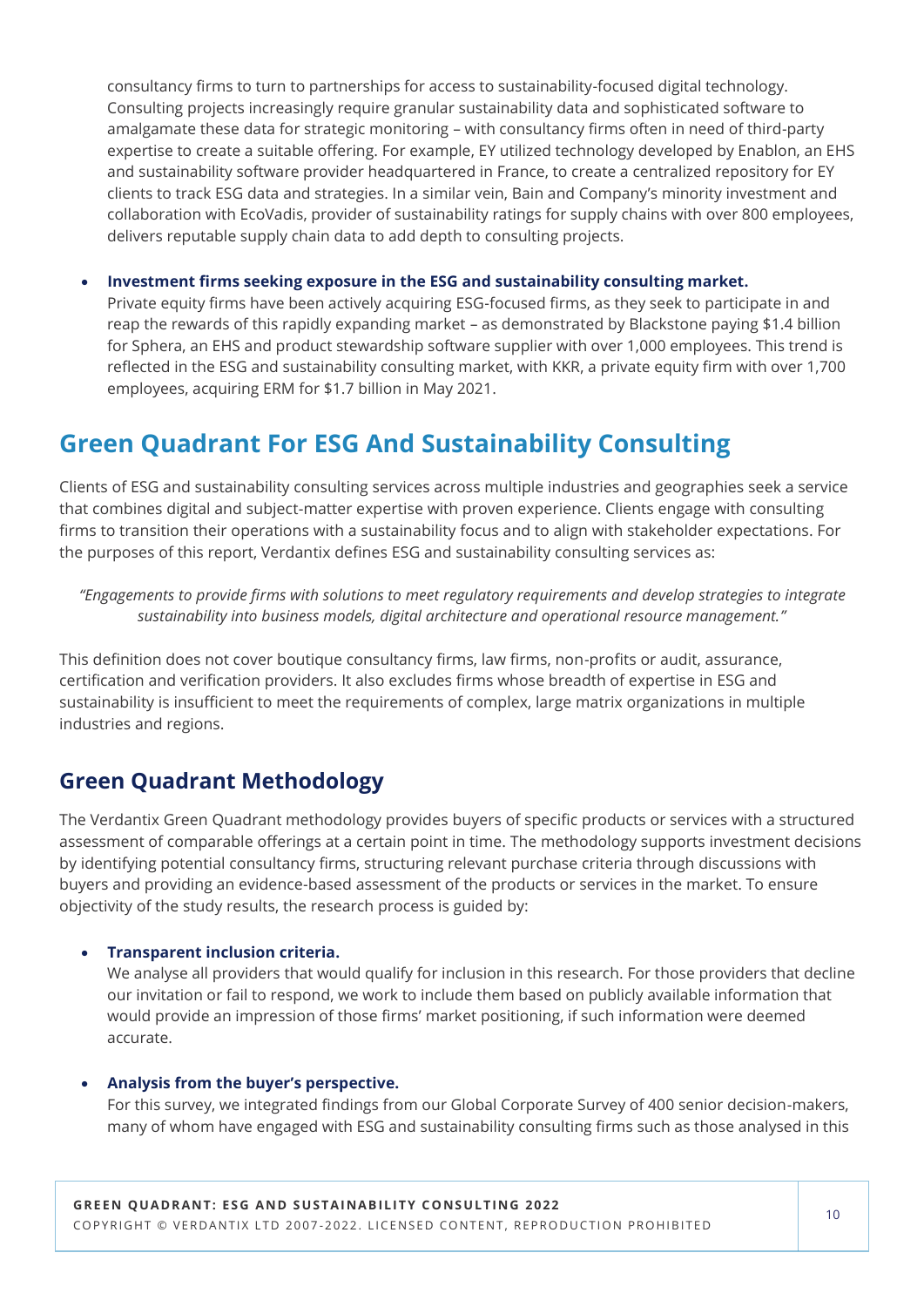Green Quadrant. Our data-driven survey findings inform how we define the relevant consulting categories and sub-categories that propel the Green Quadrant graphic output.

### • **Reliance on professional integrity.**

As it is not feasible to check all data and claims made by vendors, we emphasize the need for professional integrity. Assertions made by consulting firms are put in the public domain via the Verdantix report and can be checked by competitors and existing customers.

## • **Scores based on evidence.**

To assess the expertise, resources, business results and strategies of individual providers, we collected evidence from public sources and conducted interviews with multiple representatives of the actively participating ESG and sustainability consultants, as well as with industry experts. Where providers claimed to be 'best in class', we collated relevant evidence.

## • **Comparison based on relative capabilities.**

We construct performance measurement scales ranging from 'worst in class' to 'best in class' at a certain point in time. A provider's position in the market can change over time, depending on how its offering and success evolves relative to its competitors. As a result, a vendor's Quadrant positioning may not necessarily improve — even if it adds new capabilities, makes a strategic acquisition or receives investment — if its competitors also enhance their offerings. The Green Quadrant analysis is typically repeated every one-and-a-half to two years.

## **Evaluated Firms And Selection Criteria**

Verdantix defines vendor inclusion criteria to ensure that the Green Quadrant analysis only compares firms providing similar services. We believe that all of the firms in this report offer significant value in the ESG and sustainability consulting services market. The 15 providers included in this study were selected because they have:

#### • **Minimum coverage of over half the Green Quadrant solution categories.**

We focused the study on vendors with the human, financial and technological resources to meet the needs of diverse customers for the foreseeable future. To qualify for this benchmark study, participants needed to deliver consulting services across at least three of the following consulting sub-segments: 1) business model transformation; 2) ESG and sustainability programme strategy; 3) ESG reporting and target-setting; 4) digital infrastructure transformation; and 5) operational resource and impact transformation.

#### • **Partners in over two continents and over 50 dedicated full-time ESG and sustainability staff.**

To qualify for this benchmark study, at a minimum, we required a firm to have dedicated partners over two continents and over 50 full-time specialist ESG and sustainability employees. This was to ensure that a firm has sufficient global presence and personnel expertise dedicated to ESG and sustainability consulting solutions.

### • **In excess of 1,000 employees.**

We established this hurdle in order to screen out small boutique consulting firms. Although smaller firms may offer capabilities similar to those of their larger counterparts, inclusion of this subset would have invalidated the direct peer-to-peer comparison. For this reason, the final inclusion criterion requires firms to be at least 1,000-employees strong, which all participants easily passed.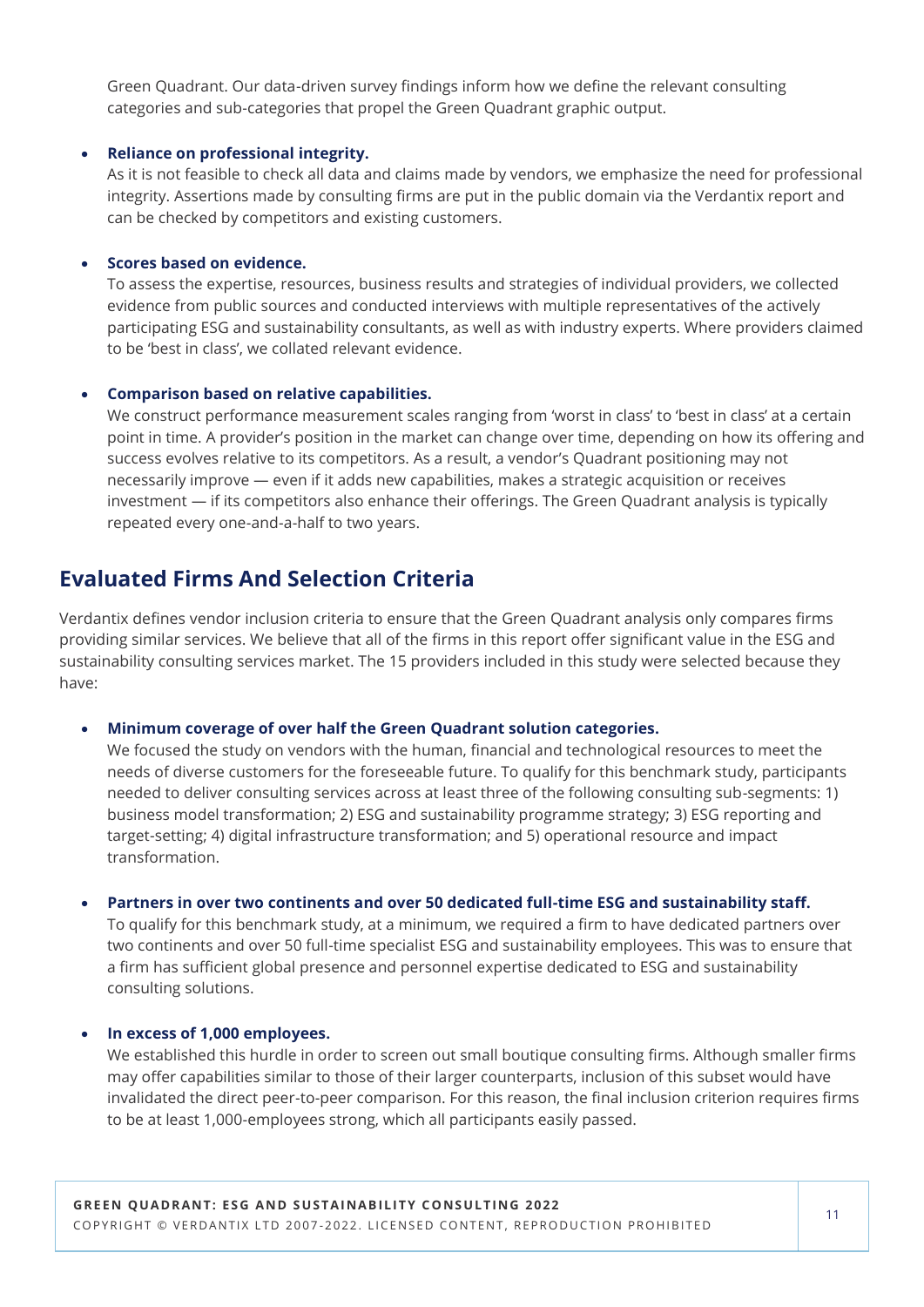Based on the inclusion criteria above, this report evaluated 15 ESG and sustainability consulting firms: Accenture, AECOM, Arcadis, Bain and Company, Boston Consulting Group (BCG), Deloitte, ERM, EY, Infosys, Jacobs, KPMG, McKinsey and Company, PwC, Wipro and WSP.

The firms who fully participated by completing the briefings and questionnaire include Accenture, AECOM, Arcadis, ERM, EY, Jacobs, PwC, Wipro and WSP.

## **Evaluation Criteria For ESG And Sustainability Consulting Providers**

Verdantix defined the evaluation criteria for the Green Quadrant ESG and sustainability consulting study using a combination of interviews with corporate managers, desk research, discussions with multiple customers and staff expertise. In full, this year's Green Quadrant analysis compares offerings from 15 consulting firms using a 97-point questionnaire, covering 15 categories of capabilities and seven categories of market momentum. Individual metrics were classified as follows:

## • **Capabilities metrics.**

The Capabilities dimension, plotted on the vertical axis of the Green Quadrant graphic, was used to measure each consulting firm's ESG and sustainability based on the breadth and depth of that firm's service approach, its differentiators against other providers, and its proven experience in each area. Verdantix assessed capabilities across two categories. In the first category – types of consulting engagement deliverables provided for clients – we assessed providers across five capabilities. In the second category – ESG and sustainability solutions and service lines provided for clients – we assessed providers across ten capabilities. In total, we assessed the providers across 60 criteria.

## • **Momentum metrics.**

The Momentum dimension of the analysis, captured on the horizontal axis of the Green Quadrant graphic, was used to measure each consulting firm based on its brand perception, ESG and sustainability revenue size, customer base and in-house ESG and sustainability performance. Evidence was provided either by consulting firms or through desktop research and was assessed using a quantitative model that started with the sub-criteria scores. Each sub-criterion was equally weighted to generate the overall score for each capability area. To assess performance along this dimension, Verdantix collected data on 36 criteria in seven areas: 1) vision and strategy; 2) total revenue size (2020/2021); 3) ESG and sustainability revenue size (2020/2021); 4) ESG and sustainability revenue size (2019/2020); 5) current customer base; 6) consulting practice organization; and 7) consulting vendor in-house ESG and sustainability performance.

All sub-criteria were scored between the values of zero ('no capability') and three ('best in class'). The combination of high-level criteria scores in the Capabilities and Momentum sections generate the Green Quadrant graphic and rankings. **Figure 6**, **Figure 7** and **Figure 8** provide details of the study criteria; **Figure 9**  and **Figure 10** provide the scoring for all participants against the criteria. The figures also present the weighting of each primary criterion, shown inside the parentheses. **Figure 11** provides the Green Quadrant graphic summarizing the positioning of all consulting firms in this benchmark study.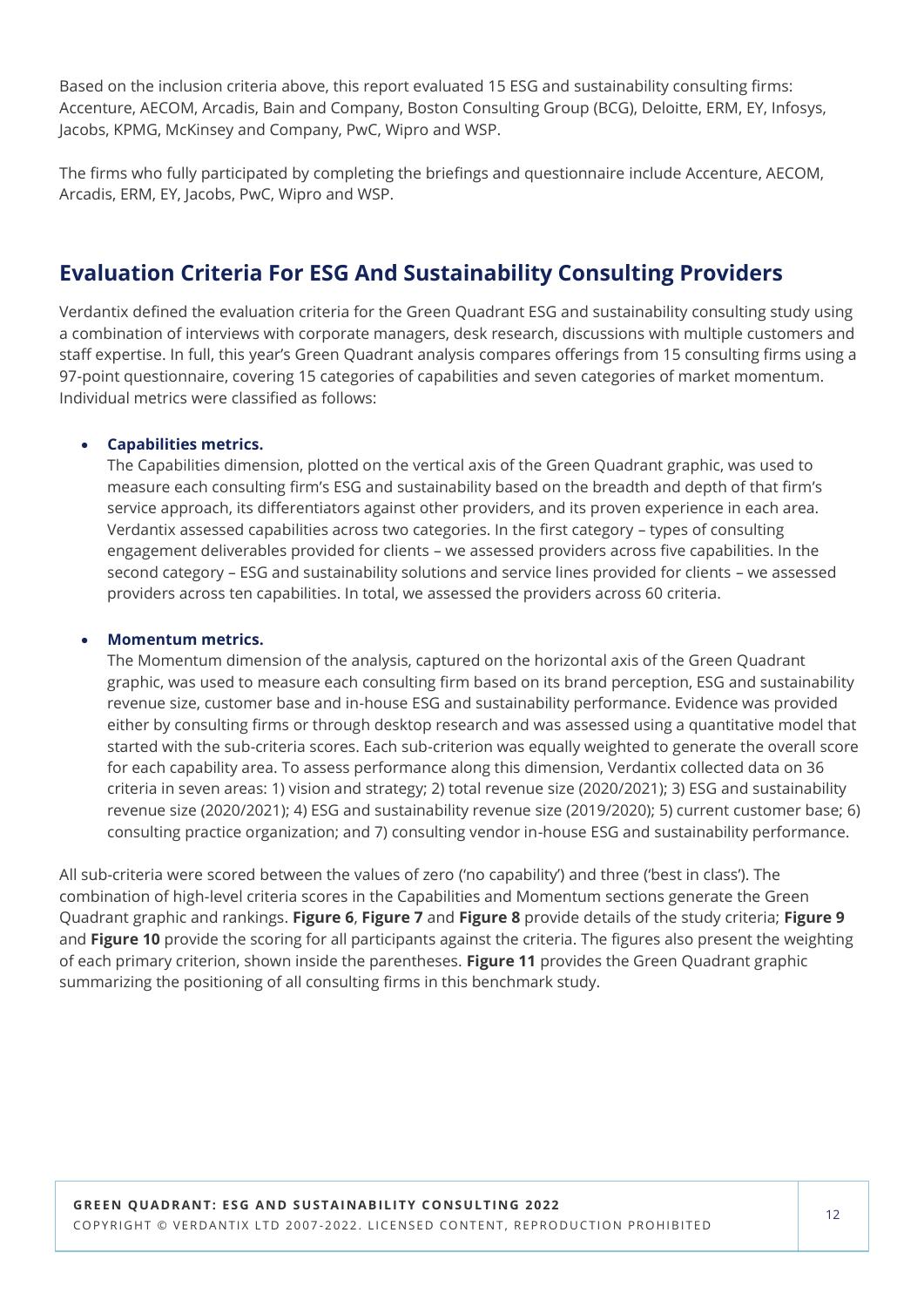## **Capabilities Criteria For Types Of ESG And Sustainability Consulting Engagements**

| <b>Capabilities</b>                                           | <b>Questions</b>                                                                                                                                                                                                                                                                                                                                               |
|---------------------------------------------------------------|----------------------------------------------------------------------------------------------------------------------------------------------------------------------------------------------------------------------------------------------------------------------------------------------------------------------------------------------------------------|
| <b>ESG and Sustainability</b><br>Programme Strategy (7%)      | What are your capabilities for delivering ESG and sustainability strategy engagements for<br>clients? How does your firm differentiate its approach to ESG and sustainability strategy?<br>How many of your firm's projects are considered ESG and sustainability programme strategy<br>consulting?                                                            |
| <b>Transformation (Business</b><br>Model) (7%)                | What are your capabilities for delivering business model transformation engagements for<br>clients? How does your firm differentiate its approach to business model transformation?<br>How many of your firm's projects are considered business model transformation consulting?                                                                               |
| Transformation<br>(Operational Resource and<br>Impact) $(7%)$ | What are your capabilities for delivering operational resource and impact transformation<br>engagements for clients? How does your firm differentiate its approach to operational<br>resource and impact transformation engagements? How many of your firm's projects are<br>considered operational resource and impact transformation engagements consulting? |
| <b>Transformation (Digital</b><br>Infrastructure) (7%)        | What are your capabilities for delivering digital infrastructure transformation engagements for<br>clients? How does your firm differentiate its approach to digital infrastructure transformation?<br>How many of your firm's projects are considered digital infrastructure transformation<br>consulting?                                                    |
| <b>ESG Reporting and</b><br>Target- Setting (7%)              | What are your capabilities and best practice approach for delivering reporting and target<br>setting engagements for clients? How does your firm differentiate its approach to reporting<br>and target setting? How many of your firm's projects are considered reporting and target<br>setting consulting?                                                    |

Figures in brackets represent the weighting given to each criterion in the flexible multi-criteria model that generates the Green Quadrant graphical analysis.

Source: Verdantix analysis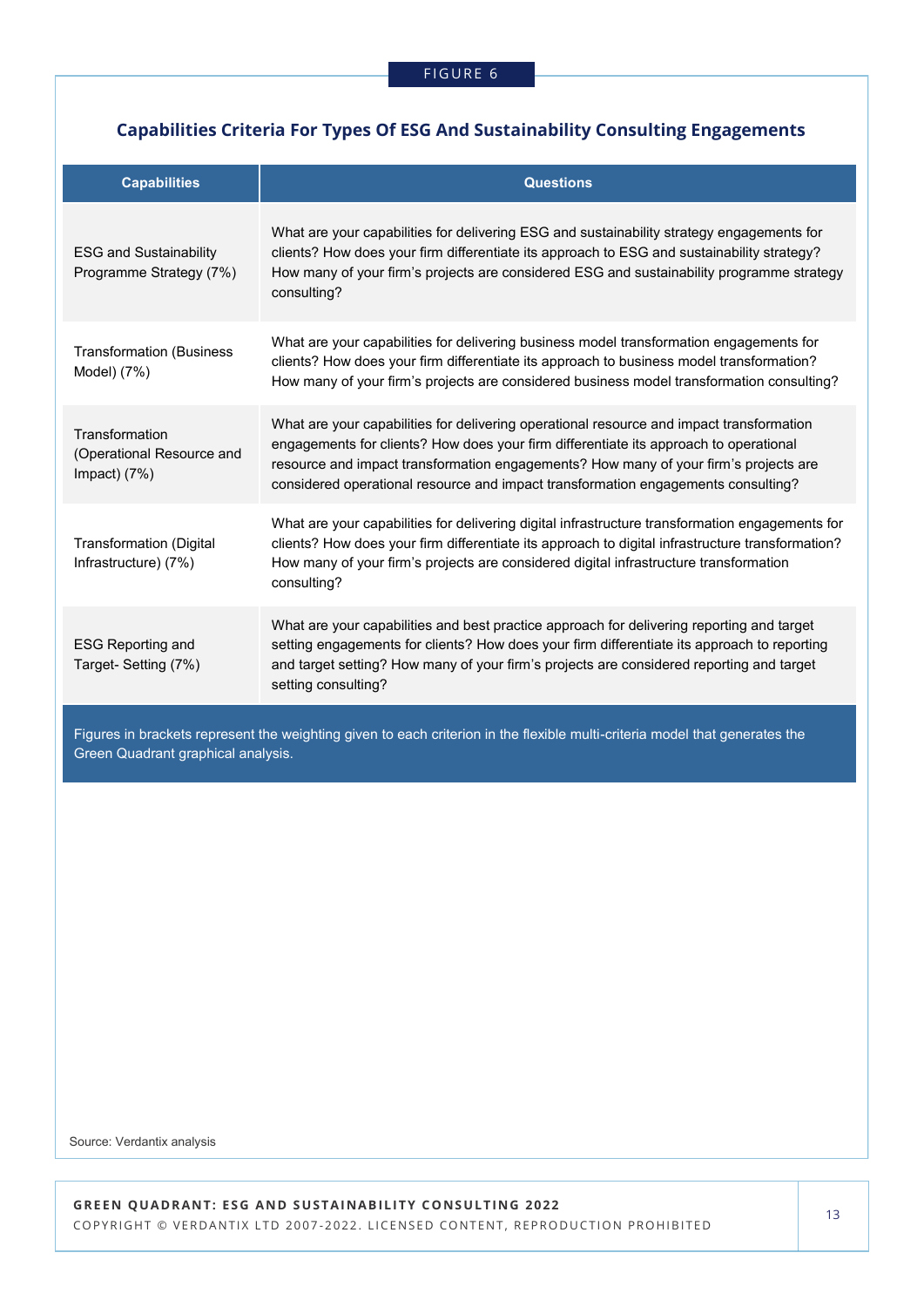## **Capabilities Criteria For ESG And Sustainability Service Lines**

| <b>Capabilities</b>                                           | <b>Questions</b>                                                                                                                                                                                                                                                                                                              |
|---------------------------------------------------------------|-------------------------------------------------------------------------------------------------------------------------------------------------------------------------------------------------------------------------------------------------------------------------------------------------------------------------------|
| <b>Climate Change Strategy</b><br>and Risk (7%)               | What are your capabilities for delivering climate change strategy and risk engagements for<br>clients? How does your firm differentiate its approach to climate change strategy and risk?<br>How many of your firm's projects are considered climate change strategy and risk<br>consulting?                                  |
| <b>GHG Emissions and</b><br>Carbon Management (7%)            | What are your capabilities for delivering GHG emissions and carbon management<br>engagements for clients? How does your firm differentiate its approach to GHG emissions<br>and carbon management? How many of your firm's projects are considered GHG emis-<br>sions and carbon management consulting?                       |
| Environment and<br>Resource Management<br>(7%)                | What are your capabilities for delivering environment and resource management<br>engagements for clients? How does your firm differentiate its approach to environment and<br>resource management? How many of your firm's projects are considered environment and<br>resource management consulting?                         |
| Social Performance<br>Management (7%)                         | What are your capabilities for delivering social performance management engagements for<br>clients? How does your firm differentiate its approach to social performance management?<br>How many of your firm's projects are considered social performance management<br>consulting?                                           |
| Governance Performance<br>Management (7%)                     | What are your capabilities for delivering governance performance management<br>engagements for clients? How does your firm differentiate its approach to Governance<br>Performance Management? How many of your firm's projects are considered Governance<br>Performance Management consulting?                               |
| <b>ESG and Sustainability</b><br>Programme Management<br>(7%) | What are your capabilities for delivering ESG and sustainability programme management<br>engagements for clients? How does your firm differentiate its approach to ESG and<br>sustainability programme management? How many of your firm's projects are considered<br>ESG and sustainability programme management consulting? |
| Product Stewardship and<br>Circular Economy (7%)              | What are your capabilities for delivering product stewardship and circular economy<br>engagements for clients? How does your firm differentiate its approach to product steward-<br>ship and circular economy? How many of your firm's projects are product stewardship and<br>circular economy consulting?                   |
| Green Quadrant graphical analysis.                            | Figures in brackets represent the weighting given to each criterion in the flexible multi-criteria model that generates the                                                                                                                                                                                                   |

Source: Verdantix analysis

**GREEN QUADRANT: ESG AND SUSTAINABILITY CONSULTING 2022** COPYRIGHT © VERDANTIX LTD 2007-2022. LICENSED CONTENT, REPRODUCTION PROHIBITED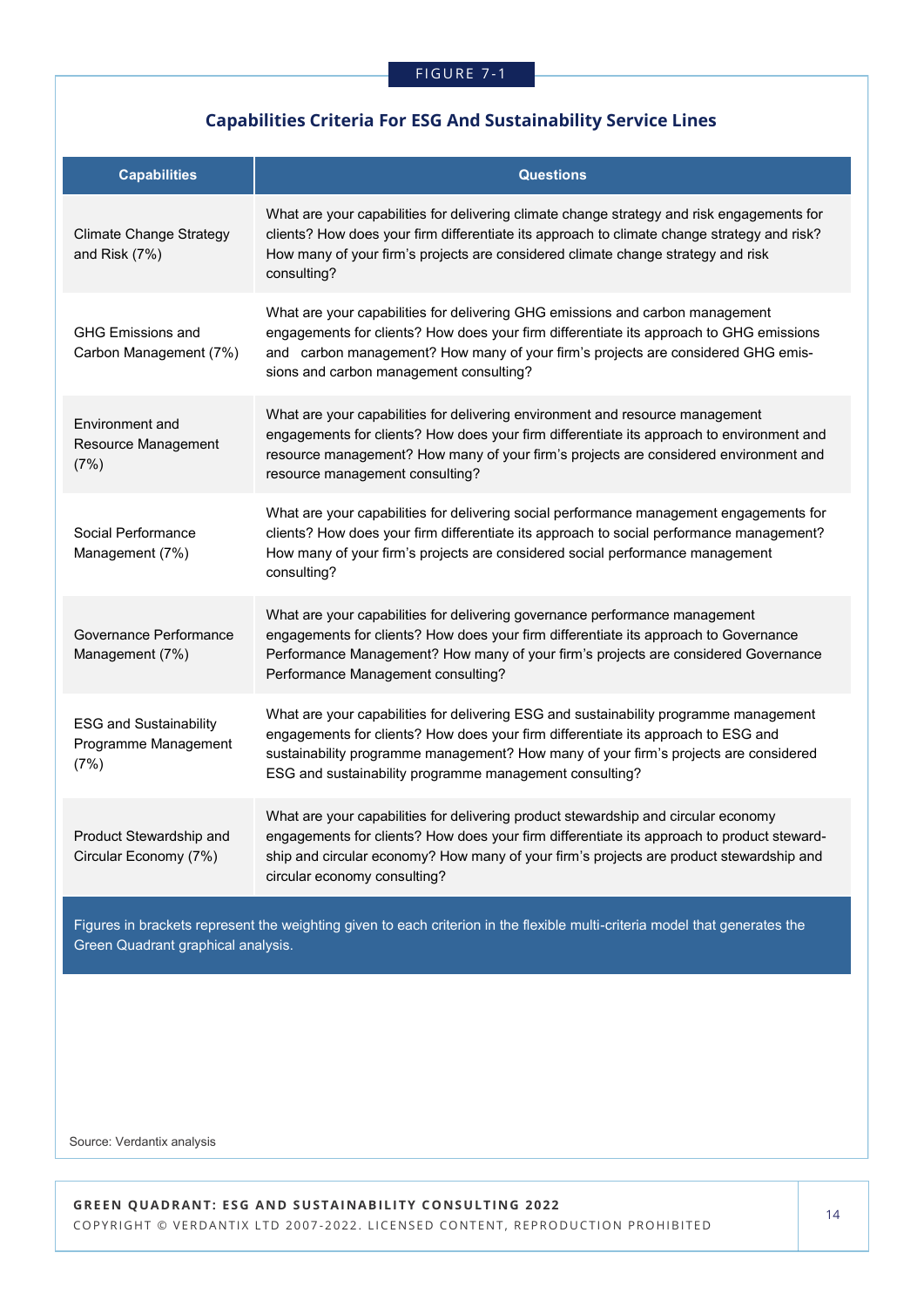## **Capabilities Criteria For ESG And Sustainability Service Lines**

| <b>Capabilities</b>                                                   | <b>Questions</b>                                                                                                                                                                                                                                                                                                                                                              |
|-----------------------------------------------------------------------|-------------------------------------------------------------------------------------------------------------------------------------------------------------------------------------------------------------------------------------------------------------------------------------------------------------------------------------------------------------------------------|
| Supply Chain Risk and<br><b>Traceability Management</b><br>(7%)       | What are your capabilities for delivering supply chain risk and traceability management<br>engagements for clients? How does your firm differentiate its approach to supply chain risk<br>and traceability management? How many of your firm's projects are considered supply chain<br>risk and traceability management consulting?                                           |
| <b>Mergers and Acquisitions</b><br>ESG Due Diligence (7%)             | What are your capabilities for delivering mergers and acquisitions ESG due diligence<br>engagements for clients? How does your firm differentiate its approach to mergers and<br>acquisitions ESG due diligence? How many of your firm's projects are considered mergers<br>and acquisitions ESG due diligence consulting?                                                    |
| Investment Portfolio FSG<br>Integration and Impact<br>Assessment (7%) | What are your capabilities for delivering investment portfolio ESG integration and impact<br>assessment engagements for clients? How does your firm differentiate its approach to<br>investment portfolio ESG integration and impact assessment? How many of your firm's<br>projects are considered investment portfolio ESG integration and impact assessment<br>consulting? |
|                                                                       | Figures in brackets represent the weighting given to each criterion in the flexible multi-criteria model that generates the                                                                                                                                                                                                                                                   |

Source: Verdantix analysis

Green Quadrant graphical analysis.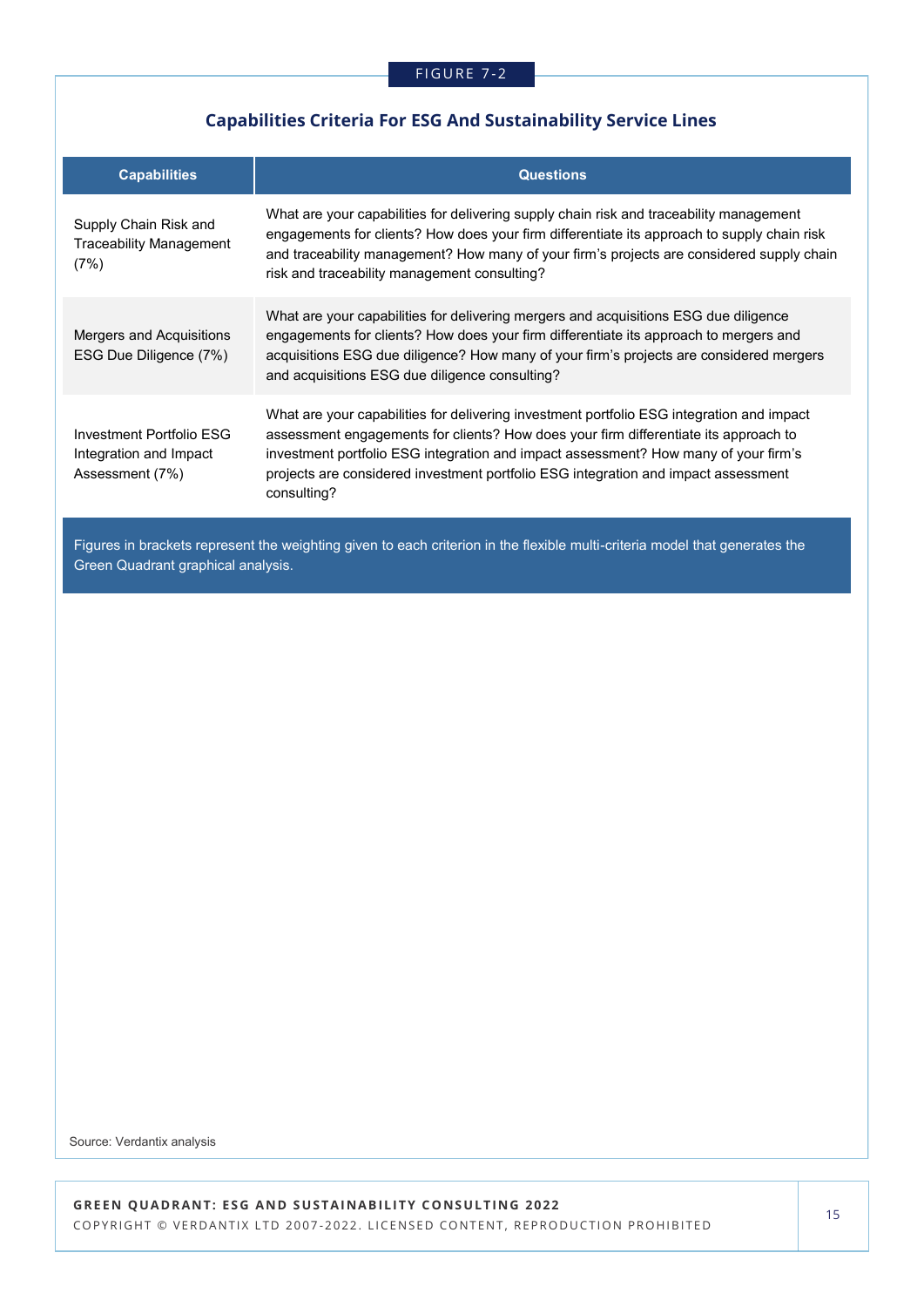## **Momentum Criteria For ESG And Sustainability Consulting Firms**

| <b>Capabilities</b>                                                                        | <b>Questions</b>                                                                                                                                                                                                                                                                                                                                                                                                                                                                                                       |
|--------------------------------------------------------------------------------------------|------------------------------------------------------------------------------------------------------------------------------------------------------------------------------------------------------------------------------------------------------------------------------------------------------------------------------------------------------------------------------------------------------------------------------------------------------------------------------------------------------------------------|
| Customer Reference and<br>Brand Perception (20%)                                           | How strong is the brand awareness for the firm's ESG and sustainability consulting offering?<br>What is the brand perception for the firm's ESG and sustainability consulting offering?                                                                                                                                                                                                                                                                                                                                |
| <b>Total Revenue Size</b><br>(2020/2021) (10%)                                             | How many consulting engagements have you delivered within the last 12 months or most<br>recent reporting period? How many consulting clients have you delivered engagements for<br>within the last 12 months or most recent reporting period? How much revenue have you<br>generated from consulting engagements within the last 12 months or most recent reporting<br>period? What is the average cost per consulting engagement signed or delivered during the<br>last 12 months or most recent reporting period?    |
| <b>ESG and Sustainability</b><br>Revenue Size (2020/2021)<br>(20%)                         | How many ESG and sustainability consulting engagements have you delivered within the<br>last 12 months? How many ESG and sustainability consulting clients have you delivered<br>engagements for within the last 12 months? How much revenue have you generated from<br>ESG and sustainability consulting engagements within the last 12 months? What is the<br>average cost per ESG and Sustainability consulting engagement signed or delivered during<br>the last 12 months?                                        |
| <b>ESG and Sustainability</b><br>Revenue Size (2019/2020)<br>(10%)                         | How many ESG and sustainability consulting engagements have you delivered during the<br>last 12 to 24 months? How many ESG and Sustainability consulting clients have you<br>delivered engagements for during the last 12 to 24 months? How much revenue have you<br>generated from ESG and sustainability consulting engagements during the last 12 to 24<br>months? What is the average cost per ESG and Sustainability consulting engagement<br>signed or delivered during the last 12 to 24 months?                |
| <b>Current Customer Base</b><br>(15%)                                                      | What percentage of your customers spend <\$100k, \$100k-\$500k, \$500k-\$1m, and >\$1m on<br>ESG and Sustainability consulting services? What percentage of your ESG and<br>Sustainability consulting engagements are completed within <3 months, 3-6 months, 6-12<br>months, >1 year from client kick off?                                                                                                                                                                                                            |
| <b>Consulting Practice</b><br>Organization (15%)                                           | How many partners and managing directors are focused full-time on ESG and sustainability<br>consulting engagements? How many employees are focused full-time on ESG and<br>sustainability consulting engagements? When did you first successfully engage heads of<br>ESG/Sustainability on consulting projects? Who do you have established partnerships with<br>for ESG and sustainability? What firms have you acquired within the past two years to<br>enhance your ESG and sustainability consulting capabilities? |
| <b>Consulting Vendor</b><br>In-House ESG and<br><b>Sustainability Performance</b><br>(10%) | How big is your in-house ESG and Sustainability team and when was it established? What<br>are your ESG and sustainability objectives, targets and KPIs? How have you performed<br>against your ESG and sustainability objectives, targets and KPIs to date? Do you publish a<br>sustainability or integrated report and when was it first published?                                                                                                                                                                   |

Figures in brackets represent the weighting given to each criterion in the flexible multi-criteria model that generates the Green Quadrant graphical analysis.

Source: Verdantix analysis

**GREEN QUADRANT: ESG AND SUSTAINABILITY CONSULTING 2022** COPYRIGHT © VERDANTIX LTD 2007-2022. LICENSED CONTENT, REPRODUCTION PROHIBITED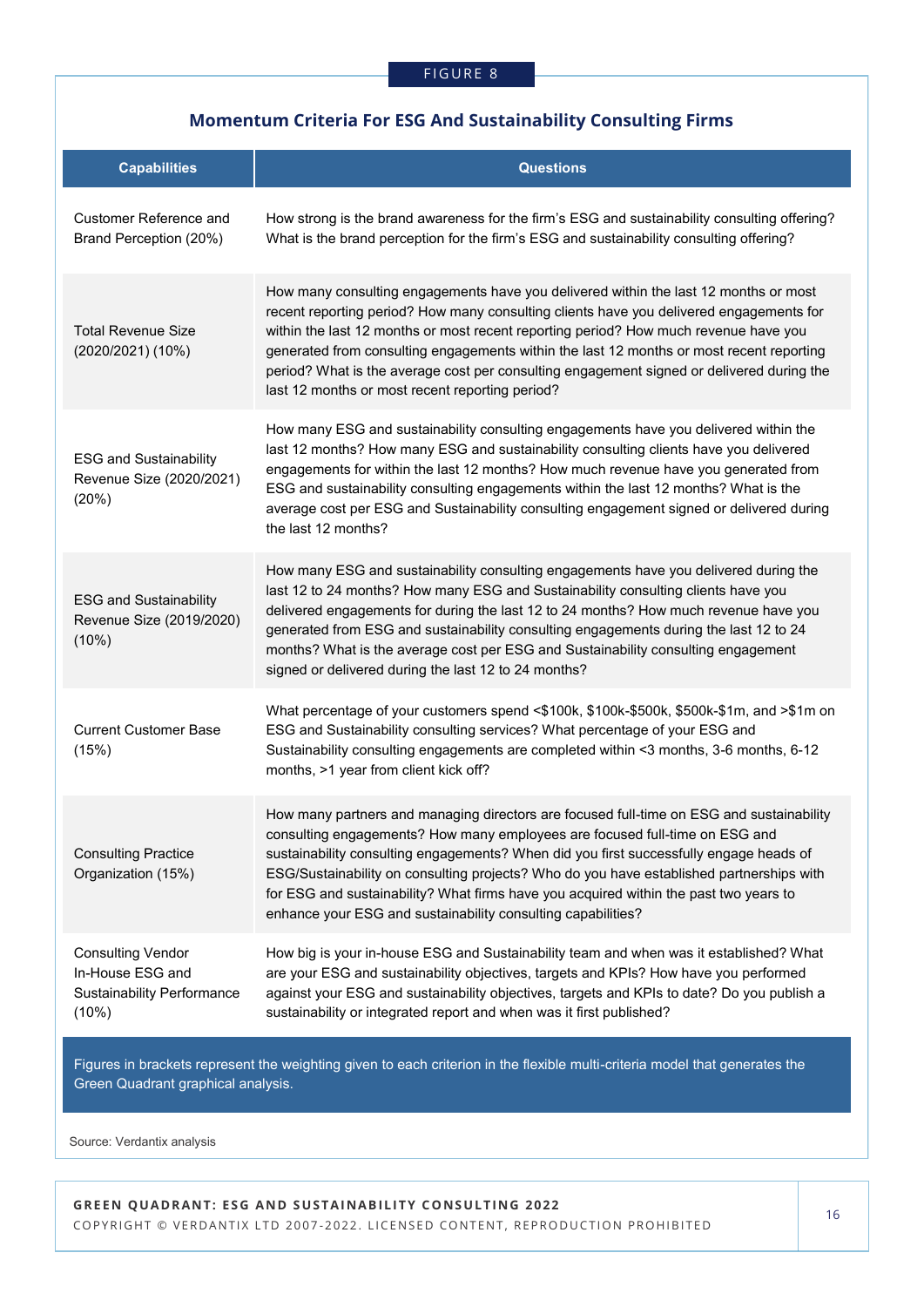## **ESG And Sustainability Consulting Firms Capabilities Scores**

| <b>Capabilities Scoring For ESG and</b><br><b>Sustainability Service Lines</b> | <b>Accenture</b> | <b>AECOM</b> | <b>Arcadis</b> | Company<br><b>Bain and</b> | Consulting<br><b>Boston</b><br>Group        | <b>Deloitte</b> | ERM | 핏   |
|--------------------------------------------------------------------------------|------------------|--------------|----------------|----------------------------|---------------------------------------------|-----------------|-----|-----|
| <b>ESG and Sustainability Programme</b><br>Strategy                            | 1.0              | 1.0          | 0.8            | 1.5                        | 2.5                                         | 2.0             | 2.4 | 2.6 |
| Transformation (Business Model)                                                | 1.1              | 1.1          | 1.0            | 2.0                        | 2.3                                         | 1.5             | 1.4 | 2.4 |
| <b>Transformation (Operational Resource</b><br>and Impact)                     | 1.4              | 2.3          | 2.6            | 1.5                        | 1.5                                         | 2.0             | 2.8 | 1.8 |
| Transformation (Digital Infrastructure)                                        | 2.6              | 1.0          | 1.5            | 0.5                        | 0.5                                         | 2.0             | 1.5 | 1.8 |
| <b>ESG Reporting and Target-Setting</b>                                        | 0.6              | 1.5          | 1.4            | 0.5                        | 1.0                                         | 2.5             | 1.9 | 2.6 |
| <b>Capabilities Scoring For ESG and</b><br><b>Sustainability Service Lines</b> | Accenture        | <b>AECOM</b> | <b>Arcadis</b> | Company<br><b>Bain and</b> | <b>Consulting</b><br><b>Boston</b><br>Group | Deloitte        | ERM | 핏   |
| Climate Change Strategy and Risk                                               | 1.4              | 2.0          | 1.1            | 1.5                        | 2.0                                         | 1.7             | 2.0 | 2.6 |
| <b>GHG Emissions and Carbon Management</b>                                     | 2.4              | 1.5          | 2.0            | 1.5                        | 1.5                                         | 1.5             | 1.8 | 2.3 |
| Environment and Resource Management                                            | 1.1              | 2.4          | 2.6            | 1.5                        | 1.0                                         | 1.0             | 2.5 | 1.4 |
| Social Performance Management                                                  | 2.1              | 1.0          | 1.1            | 1.0                        | 1.5                                         | 0.0             | 1.5 | 2.3 |
| Governance Performance Management                                              | 0.5              | 0.4          | 2.3            | 0.0                        | 0.0                                         | 2.3             | 1.4 | 2.4 |
| <b>ESG and Sustainability Programme</b><br>Management                          | 1.1              | 1.5          | 1.3            | 2.0                        | 2.5                                         | 2.0             | 2.6 | 2.3 |
| Product Stewardship and Circular<br>Economy                                    | 1.6              | 1.4          | 2.8            | 1.8                        | 2.3                                         | 1.0             | 2.4 | 1.3 |
| Supply Chain Risk and Traceability<br>Management                               | 2.1              | 1.0          | 1.0            | 1.3                        | 1.7                                         | 0.5             | 1.3 | 1.6 |
| Mergers and Acquisitions ESG Due<br>Diligence                                  | 0.5              | 2.0          | 2.0            | $1.0$                      | $1.0$                                       | 1.5             | 2.7 | 2.6 |
| Investment Portfolio ESG Integration and<br>Impact Assessment                  | 1.4              | $0.0\,$      | 1.1            | 1.5                        | 0.5                                         | 1.0             | 1.4 | 2.0 |

#### **Scoring Framework**

3 Vendor provides evidence of market-leading capabilities, supported by a broad set of references to customer examples

2 Vendor provides evidence of strong capabilities supported by a broad set of references to customer examples

- 1 Vendor provides evidence of moderate capabilities, with limited references to customer examples
- 0 No response provided or lack of publicly available information demonstrating capabilities

Source: Verdantix analysis

## **GREEN QUADRANT: ESG AND SUSTAINABILITY CONSULTING 2022**

COPYRIGHT © VERDANTIX LTD 2007-2022. LICENSED CONTENT, REPRODUCTION PROHIBITED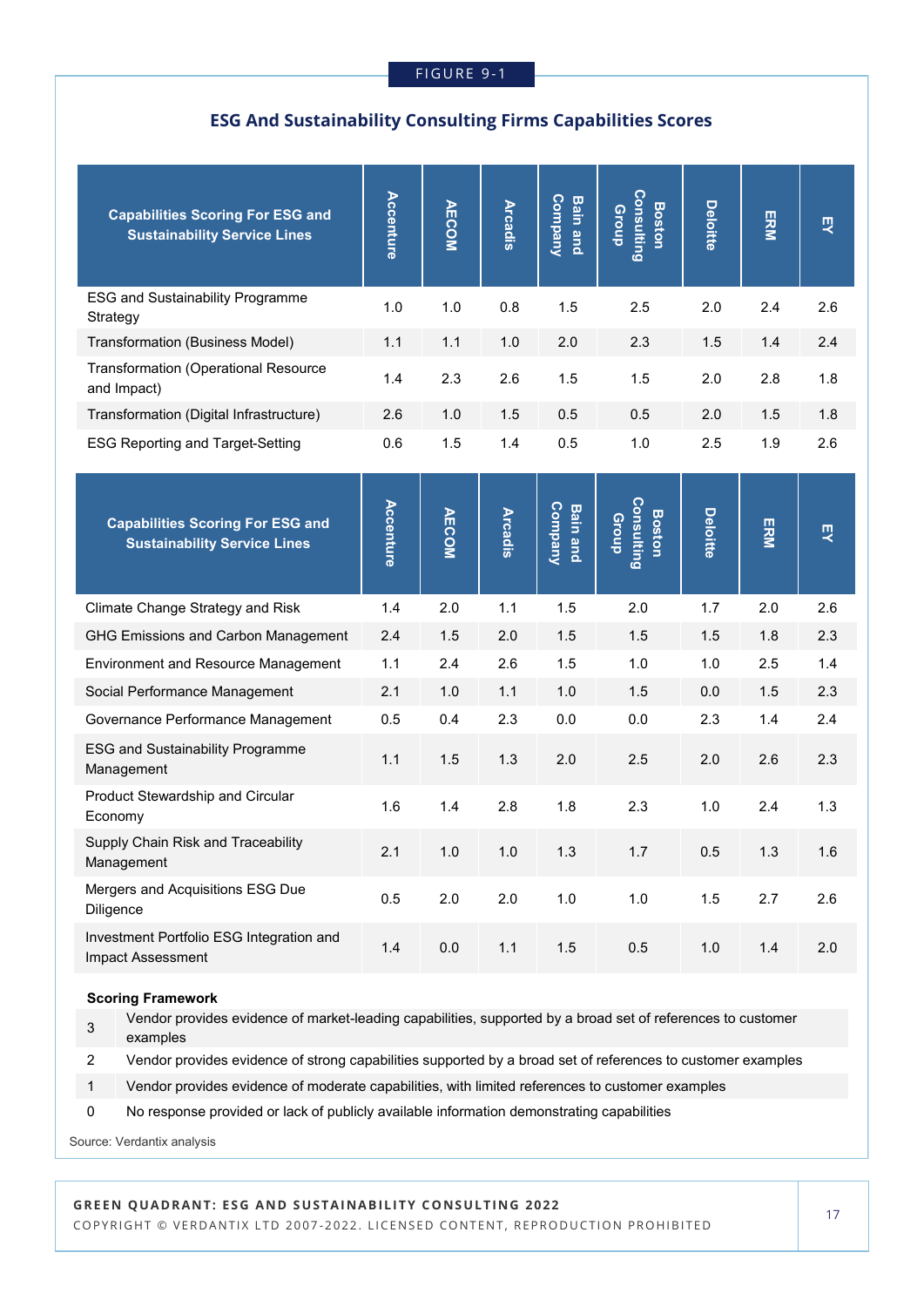## **ESG And Sustainability Consulting Firms Capabilities Scores**

| <b>Capabilities Scoring For Types Of ESG and</b><br><b>Sustainability Consulting Engagements</b> | <b>Infosys</b> | Jacobs | KPMG | McKinsey and<br><b>Company</b> | <b>PWC</b> | <b>Wipro</b> | <b>NSP</b> |
|--------------------------------------------------------------------------------------------------|----------------|--------|------|--------------------------------|------------|--------------|------------|
| <b>ESG and Sustainability Programme Strategy</b>                                                 | 1.0            | 0.9    | 2.0  | 2.5                            | 2.1        | 1.0          | 2.1        |
| Transformation (Business Model)                                                                  | 1.0            | 1.0    | 1.5  | 2.5                            | 1.5        | 1.3          | 0.8        |
| Transformation (Operational Resource and<br>Impact)                                              | 1.0            | 1.1    | 0.5  | 1.5                            | 1.4        | 0.9          | 2.6        |
| Transformation (Digital Infrastructure)                                                          | 2.0            | 1.3    | 0.5  | 0.5                            | 1.4        | 2.0          | 0.8        |
| <b>ESG Reporting and Target-Setting</b>                                                          | 1.0            | 1.1    | 2.3  | 0.5                            | 2.8        | 1.3          | 2.0        |
| <b>Capabilities Scoring For ESG and</b><br><b>Sustainability Service Lines</b>                   | <b>Infosys</b> | Jacobs | KPMG | McKinsey and<br>Company        | <b>PWC</b> | <b>Mipro</b> | <b>NSP</b> |
| Climate Change Strategy and Risk                                                                 | 0.5            | 1.6    | 2.3  | 2.8                            | 2.5        | 0.5          | 2.3        |
|                                                                                                  |                |        |      |                                |            |              |            |
| <b>GHG Emissions and Carbon Management</b>                                                       | 2.3            | 1.8    | 1.3  | 1.0                            | 1.6        | 1.6          | 2.4        |
| Environment and Resource Management                                                              | 1.5            | 2.3    | 0.0  | 0.5                            | 0.5        | 0.8          | 2.8        |
| Social Performance Management                                                                    | 0.0            | 1.0    | 1.0  | 0.0                            | 1.9        | 0.8          | 0.9        |
| Governance Performance Management                                                                | 0.0            | 1.0    | 0.5  | 0.0                            | 1.8        | 0.8          | 0.6        |
| <b>ESG and Sustainability Programme</b><br>Management                                            | 0.5            | 0.8    | 1.0  | 2.3                            | 1.9        | 0.9          | 2.1        |
| Product Stewardship and Circular Economy                                                         | 2.5            | 1.5    | 2.3  | 1.0                            | 1.5        | 1.8          | 1.6        |
| Supply Chain Risk and Traceability<br>Management                                                 | 1.6            | 1.0    | 2.0  | 0.5                            | 1.5        | 1.6          | 1.0        |
| Mergers and Acquisitions ESG Due Diligence                                                       | 0.0            | 1.0    | 2.5  | 1.0                            | 2.1        | 0.5          | 1.4        |

#### **Scoring Framework**

3 Vendor provides evidence of market-leading capabilities, supported by a broad set of references to customer examples

2 Vendor provides evidence of strong capabilities supported by a broad set of references to customer examples

- 1 Vendor provides evidence of moderate capabilities, with limited references to customer examples
- 0 No response provided or lack of publicly available information demonstrating capabilities

Source: Verdantix analysis

## **GREEN QUADRANT: ESG AND SUSTAINABILITY CONSULTING 2022**

COPYRIGHT © VERDANTIX LTD 2007-2022. LICENSED CONTENT, REPRODUCTION PROHIBITED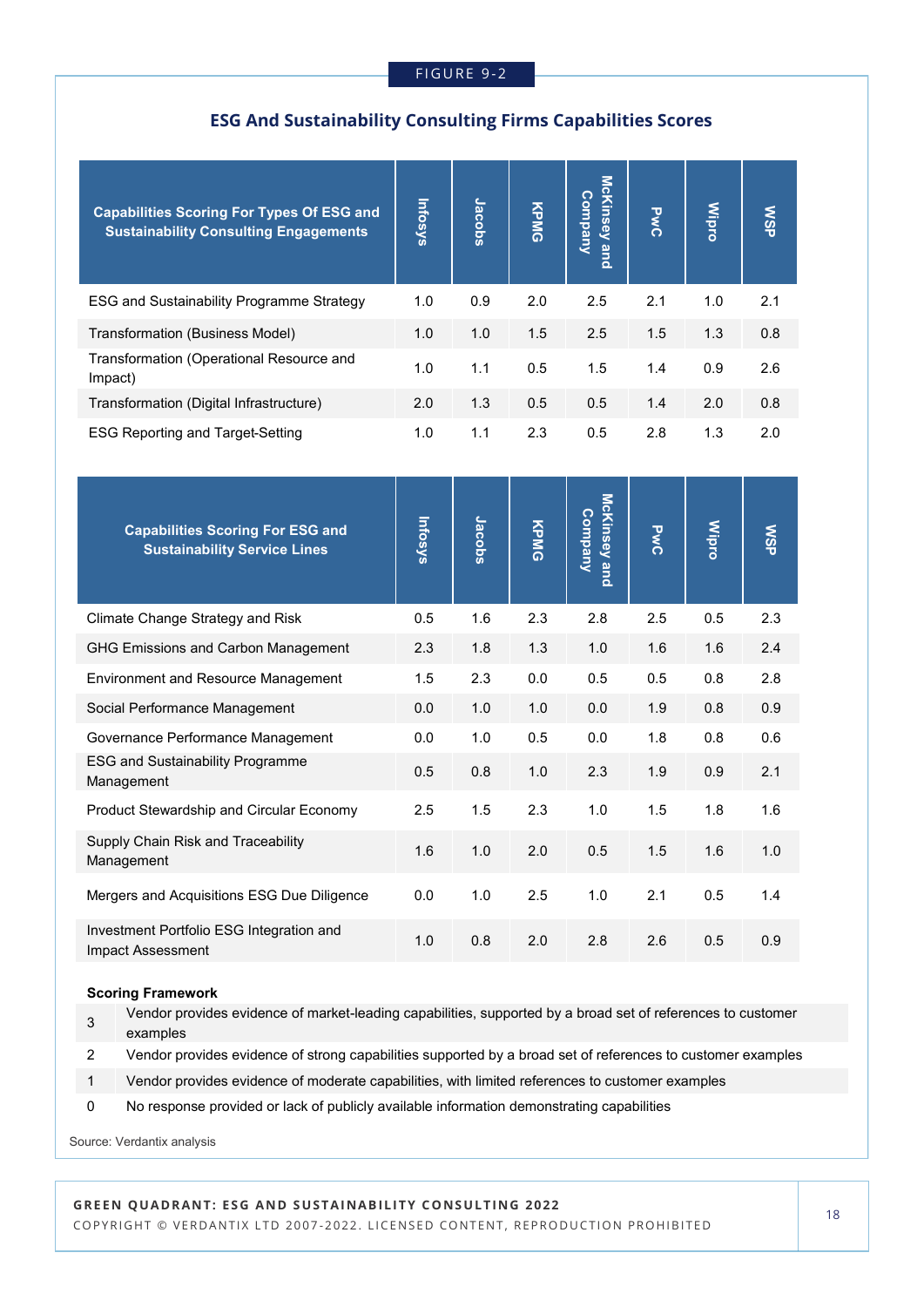## **ESG And Sustainability Consulting Firms Momentum Scores**

| <b>Momentum Scoring</b>                                                 | Accenture | <b>AECOM</b> | <b>Arcadis</b> | ဂ<br><b>Bain</b><br><b>Aureduso</b><br>and | <b>Consulting</b><br><b>Boston</b><br>Group | <b>Deloitte</b> | ERM | 핏   |
|-------------------------------------------------------------------------|-----------|--------------|----------------|--------------------------------------------|---------------------------------------------|-----------------|-----|-----|
| <b>Customer Reference and Brand</b><br>Perception                       | 1.5       | 1.5          | 1.0            | 1.5                                        | 3.0                                         | 3.0             | 2.3 | 3.0 |
| Total Revenue Size (2020/2021)                                          | 1.3       | 1.5          | 1.5            | 2.0                                        | 1.5                                         | 2.0             | 0.9 | 2.4 |
| <b>ESG and Sustainability Revenue Size</b><br>(2020/2021)               | 0.5       | 0.9          | 1.3            | 1.0                                        | 1.0                                         | 2.0             | 2.0 | 2.3 |
| <b>ESG and Sustainability Revenue Size</b><br>(2019/2020)               | 1.0       | 0.9          | 1.4            | 1.5                                        | 1.0                                         | 2.0             | 2.0 | 1.5 |
| <b>Current Customer Base</b>                                            | 1.8       | 1.5          | 1.5            | 1.5                                        | 1.5                                         | 1.5             | 1.5 | 2.0 |
| <b>Consulting Practice Organization</b>                                 | 1.3       | 0.9          | 1.0            | 1.5                                        | 2.0                                         | 1.5             | 2.1 | 1.6 |
| Consulting Vendor In-House ESG and<br><b>Sustainability Performance</b> | 1.0       | 1.5          | 2.4            | 1.5                                        | 2.0                                         | 1.5             | 1.6 | 1.4 |

| <b>Momentum Scoring</b>                                                 | Infosys | Jacobs | KPMG | and Company<br><b>McKinsey</b> | <b>PAC</b> | <b>Mipro</b> | <b>NSP</b> |
|-------------------------------------------------------------------------|---------|--------|------|--------------------------------|------------|--------------|------------|
| <b>Customer Reference and Brand</b><br>Perception                       | 1.0     | 1.5    | 3.0  | 3.0                            | 3.0        | 1.0          | 2.0        |
| Total Revenue Size (2020/2021)                                          | 1.5     | 1.5    | 1.8  | 2.0                            | 2.1        | 1.3          | 1.8        |
| <b>ESG and Sustainability Revenue Size</b><br>(2020/2021)               | 1.0     | 0.8    | 1.5  | 1.5                            | 1.6        | 1.8          | 2.4        |
| <b>ESG and Sustainability Revenue Size</b><br>(2019/2020)               | 0.5     | 0.8    | 1.5  | 1.5                            | 1.5        | 1.8          | 1.9        |
| <b>Current Customer Base</b>                                            | 0.5     | 0.5    | 1.5  | 1.5                            | 2.3        | 2.3          | 1.0        |
| <b>Consulting Practice Organization</b>                                 | 1.0     | 1.0    | 1.5  | 1.5                            | 2.0        | 1.4          | 2.2        |
| Consulting Vendor In-House ESG and<br><b>Sustainability Performance</b> | 2.5     | 2.0    | 1.5  | 2.0                            | 1.4        | 1.8          | 1.9        |

#### **Scoring Framework**

3 Vendor provides evidence of market-leading positioning, supported by a broad set of references to customer examples

2 Vendor provides evidence of strong positioning supported by a broad set of references to customer examples

1 Vendor provides evidence of moderate positioning, with limited references to customer examples

0 No response provided or lack of publicly available information

Source: Verdantix analysis

## **GREEN QUADRANT: ESG AND SUSTAINABILITY CONSULTING 2022**

COPYRIGHT © VERDANTIX LTD 2007-2022. LICENSED CONTENT, REPRODUCTION PROHIBITED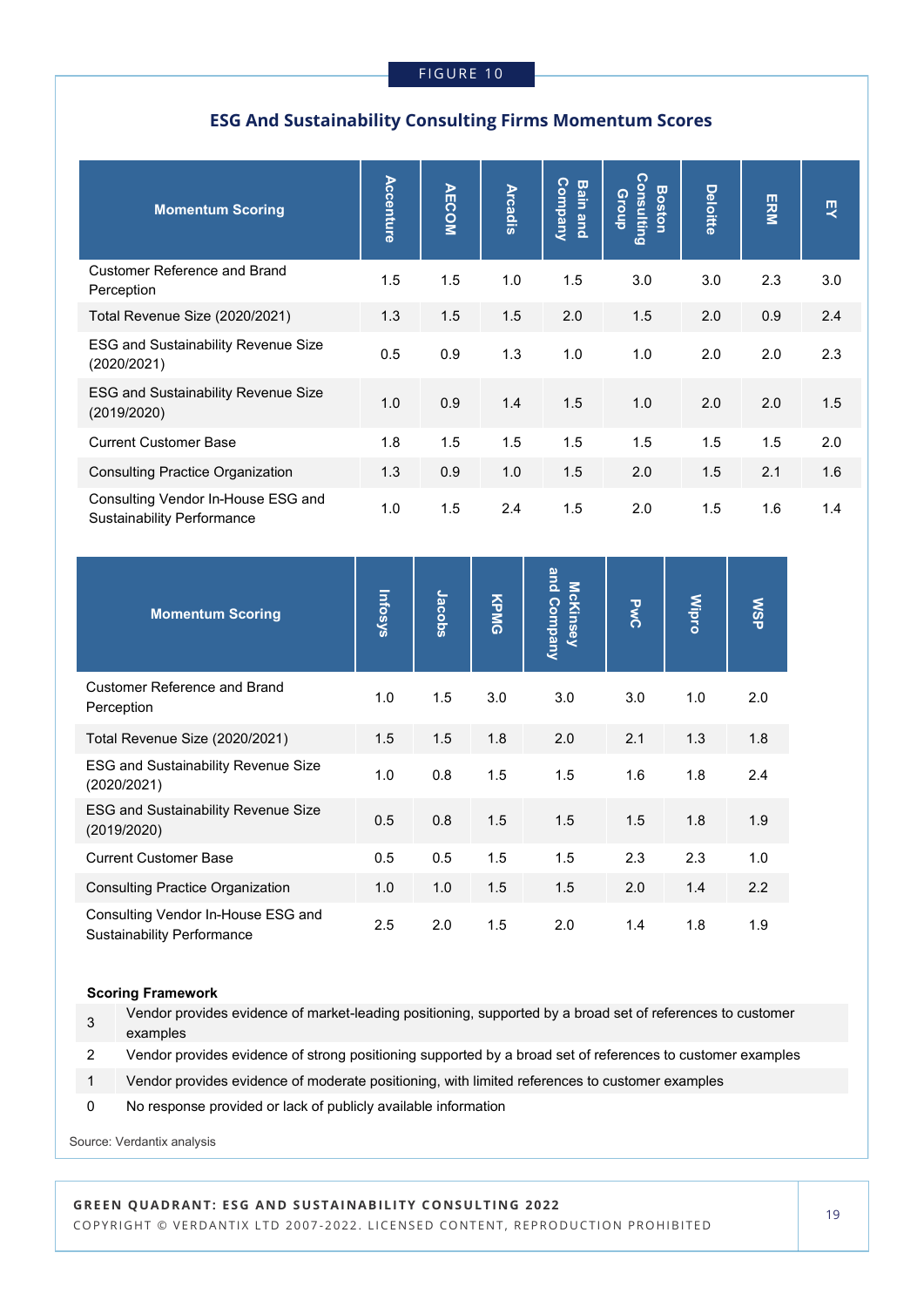



Note: A grey plot indicates a non-participating ESG And sustainability consulting firm

Source: Verdantix analysis

#### **GREEN QUADRANT: ESG AND SUSTAINABILITY CONSULTING 2022** COPYRIGHT © VERDANTIX LTD 2007-2022. LICENSED CONTENT, REPRODUCTION PROHIBITED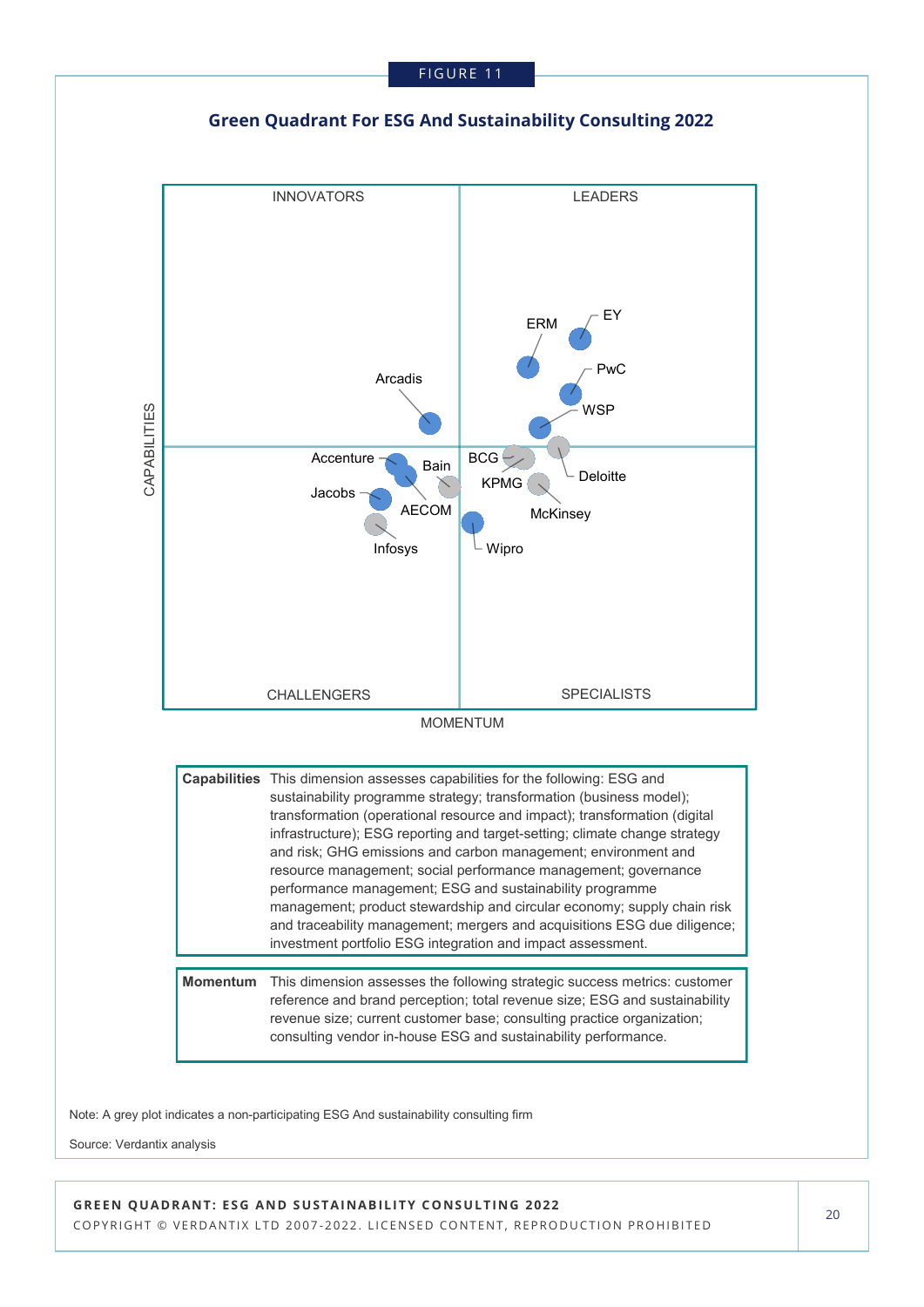## **EY Offers Market-Leading Capability For ESG And Sustainability Consulting Services**

Headquartered in London, UK, EY is a multinational professional services firm, providing assurance, consulting, tax and transaction services to more than 19,000 clients globally. Established in 1989, EY employs more than 300,000 employees with over 700 office locations across 150 countries. EY's ESG and sustainability consulting clients are predominately situated in the Asia-Pacific (APAC) region, with almost 50% of the practice group's revenue derived from this region. With longstanding experience in the sustainability space over the last 25 years, EY has actively contributed to and engaged with global standard-setters, including, but not limited to, the Task Force on Climate-related Financial Disclosures (TCFD) and the World Business Council for Sustainable Development (WBCSD). EY has utilized strategic partnerships to plug gaps in its ESG and sustainability consulting arsenal – including partnering with Enablon to produce an ESG reporting solution and with IBM for technological expertise in creating innovative ideation for carbon neutrality.

## **Strengths And Differentiators**

Based on the Green Quadrant analysis, Verdantix finds that EY has strengths in:

## • **ESG and sustainability programme strategy.**

EY ranks the highest of all participating firms for ESG and sustainability programme strategy, with a score of 2.6/3.0. The firm has a demonstrated history of engagements with the C-Suite on ESG and sustainability initiatives, illustrating clear capabilities to offer strategic advice across a broad range of areas. EY's ESG Maturity Model enables an initial detailed assessment of the current state of a firm's financial and non-financial ESG performance. Additionally, a materiality assessment tool demonstrates the materiality of certain ESG factors to a firm's operations, configuring these to be visible and customizable by the client through the digital end-to-end solution. These tools provide EY with a benchmark to develop a suitable ESG programme strategy for each firm, drawing on its experience and capabilities spanning a wide range of industries.

## • **Climate change strategy and risk.**

EY received a score of 2.6/3.0 for its climate change strategy and risk offering, ranking in the top three for this category. EY Predict is a scenario modelling tool to assess a firm's exposure to climate-related physical risks and to assess the financial consequences of the impacts. EY combines this tool with qualitative and quantitative climate risk assessments, to provide an holistic picture of the exposure of a firm's physical assets to climate risks. EY's climate governance maturity assessment enables high climate risk areas with both low governance and risk management to be identified; the firm then uses sustainability and industry experts to develop recommendations. Additionally, for firms launching decarbonization operations, EY's decarbonization navigator assesses the state of strategy maturity, to prioritize areas for improvement.

## • **Governance performance management.**

With a score of 2.4/3.0, EY leads the governance performance management category. The firm has the capability to build tailor-made evaluation frameworks that can measure financial and non-financial governance metrics, to identify areas for improvement in governance structures and processes. Through its governance and privacy services teams, EY can operationalize policies and identify appropriate technologies to improve a firm's governance performance metrics. These technologies include data classification tools to analyse both structured and unstructured data sources; such tools can identify areas that require additional protection, reducing the risk of a data leakage/hacking event.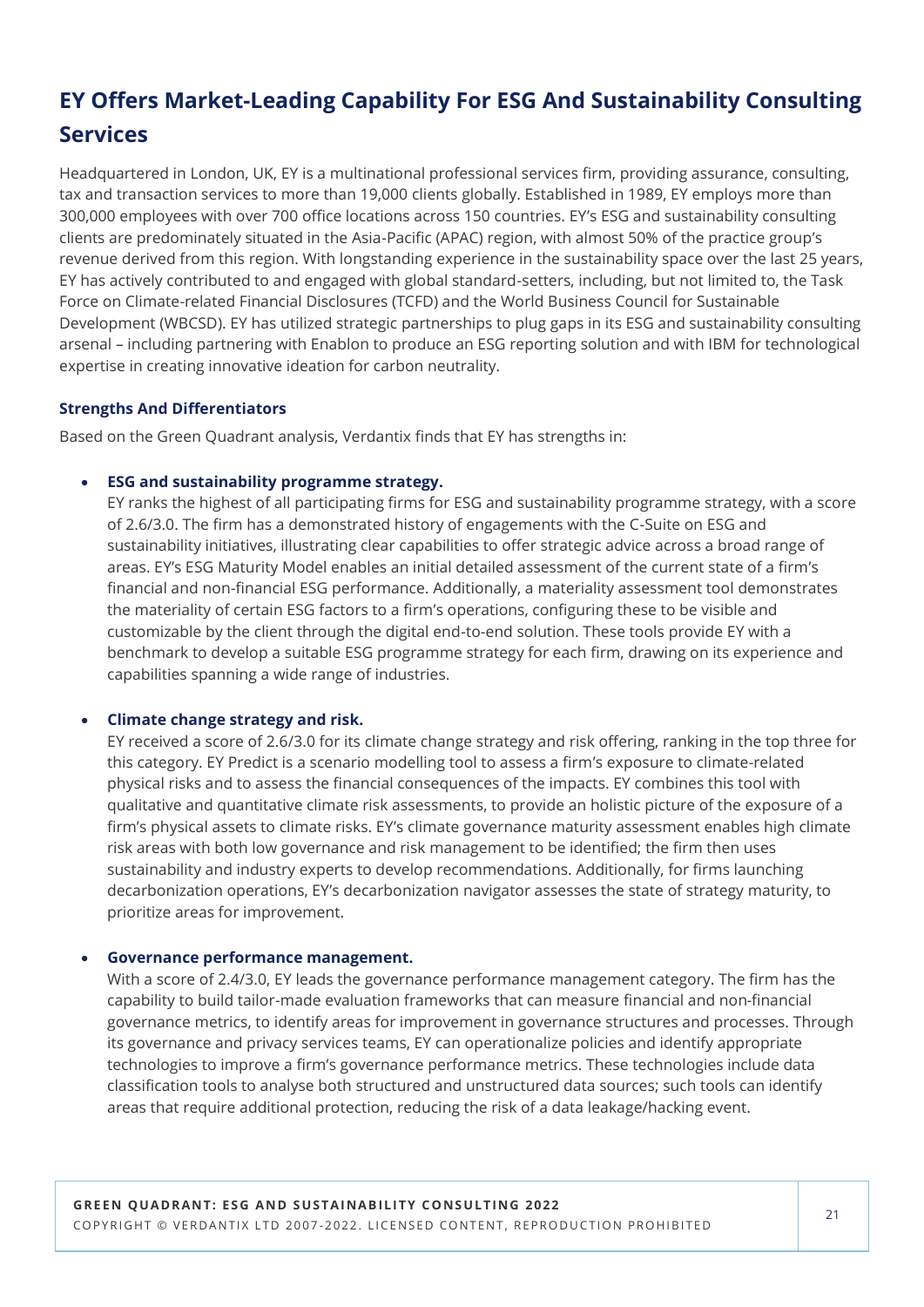### **Improvement Opportunities**

Based on the Green Quadrant analysis, Verdantix finds that EY could improve on:

### • **Product stewardship and circular economy.**

EY achieved a score of 1.3/3.0 for product stewardship and circular economy, which is below average for this category. While EY has strong expertise in circular economy and packaging through its Centre of Excellence based in Belgium, it should look to develop its chemical expertise to the level observed in market-leading firms. Additionally, there is scope to further enhance the firm's portfolio of digital innovation in this sector, introducing, for example, software to assess the risks of material substitution.

### • **Environment and resource management.**

EY's score of 1.4/3.0 for environment and resource management is below average for this category. Although the firm has the proven capability to provide strategies for environment and resource management improvement, there is a lack of in-house capabilities for solutions that can collect and calculate performance on a granular level. EY's partnerships, including with Enablon and SAP, have reduced this capability vacancy, but for significant improvement in this area, the firm must match market leaders in this category.

### **Selection Advice For Buyers**

Considering all the consultancy firms' offerings assessed in the Green Quadrant analysis, we believe that EY should be shortlisted by:

## • **Corporates seeking a consultancy firm to manage multiple types of ESG and sustainability engagements.**

EY offers a well-rounded, integrated ESG and sustainability consulting offering, with demonstrable core competencies across a variety of categories, such as business model transformation, digital infrastructure transformations and ESG strategy. EY's cross-service line suite of sustainability services and solutions allows for consulting engagements across an entire organization by unified project teams. The capabilities of its multidisciplinary teams are enhanced by a plethora of digital applications conducive to cross-service line projects, ensuring a single data platform for teams to work across. For example, thanks to EY and SAP's strategic alliance, enterprise-grade tools for ESG sustainability performance monitoring are available for projects.

## • **Multinational firms wishing to develop and meet ESG targets.**

EY leverages its well-established expertise to deliver a specialized ESG and sustainability services for both reporting and strategy services. The firm supports clients in developing methodologies and data management solutions for calculating non-financial performance, assisting with the integration of this into annual reports and other communications, such as voluntary disclosures and stakeholder engagements. Additionally, EY works with firms to develop science-based targets and other ESG performance metrics, enabling its strategy team to work with clients to construct actionable ESG strategies to ensure that targets are successfully achieved.